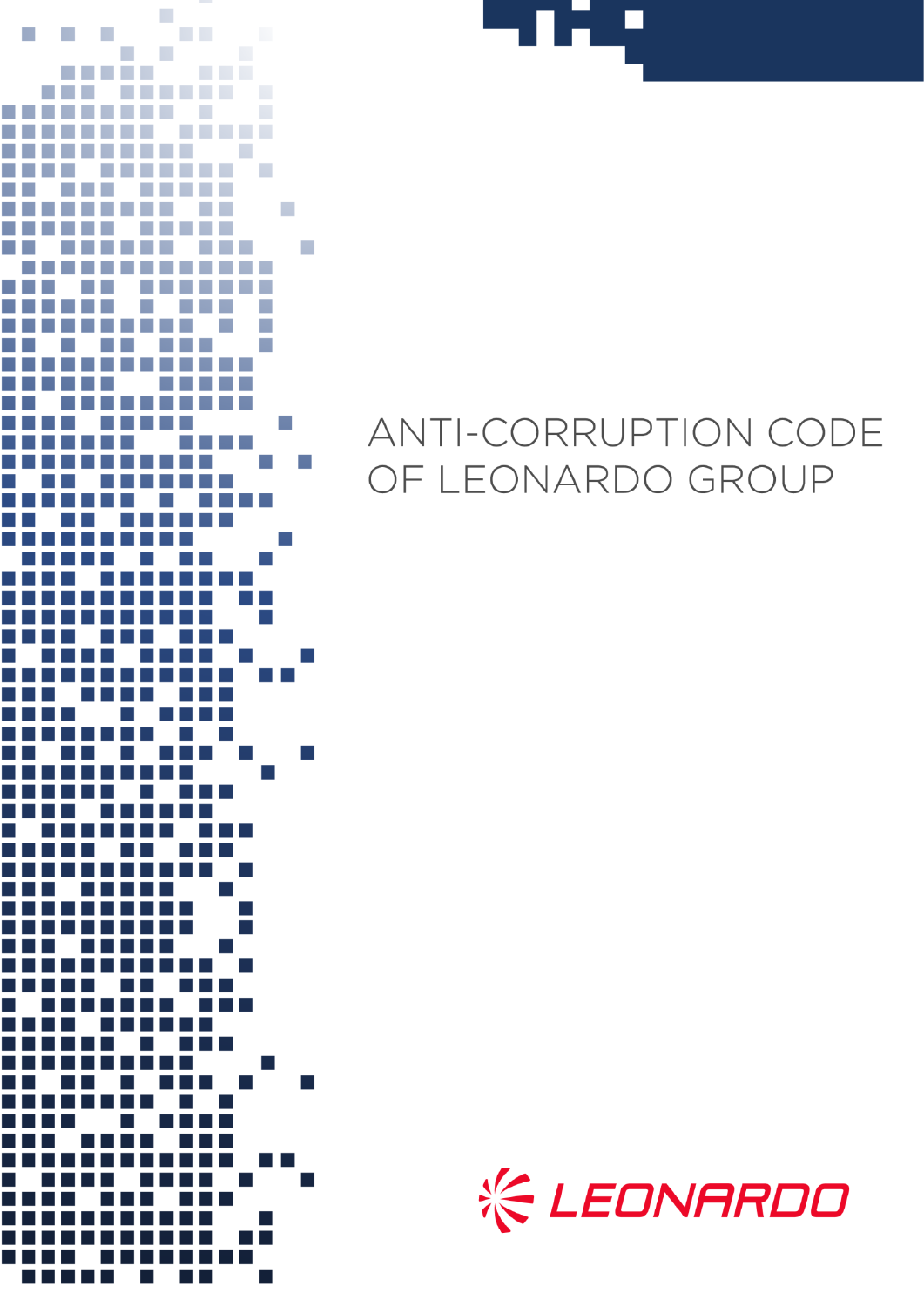# **ANTI-CORRUPTION CODE OF LEONARDO GROUP**

# Introduction

| 1.               |     |                                                                |  |  |
|------------------|-----|----------------------------------------------------------------|--|--|
| 2.               |     |                                                                |  |  |
| 3.               |     |                                                                |  |  |
| $\overline{4}$ . |     |                                                                |  |  |
| 5.               |     |                                                                |  |  |
| 6.               |     |                                                                |  |  |
| 7.               |     |                                                                |  |  |
| 8.               |     |                                                                |  |  |
|                  | 8.1 |                                                                |  |  |
|                  | 8.2 |                                                                |  |  |
|                  | 8.3 |                                                                |  |  |
|                  | 8.4 |                                                                |  |  |
| 9.               |     |                                                                |  |  |
|                  | 9.1 |                                                                |  |  |
|                  | 9.2 | Sponsorships and contributions to associations and entities 17 |  |  |
|                  | 9.3 |                                                                |  |  |
|                  | 9.4 |                                                                |  |  |
|                  | 9.5 |                                                                |  |  |
|                  | 9.6 |                                                                |  |  |
| 10.              |     |                                                                |  |  |
| 11.              |     |                                                                |  |  |
|                  | 12. |                                                                |  |  |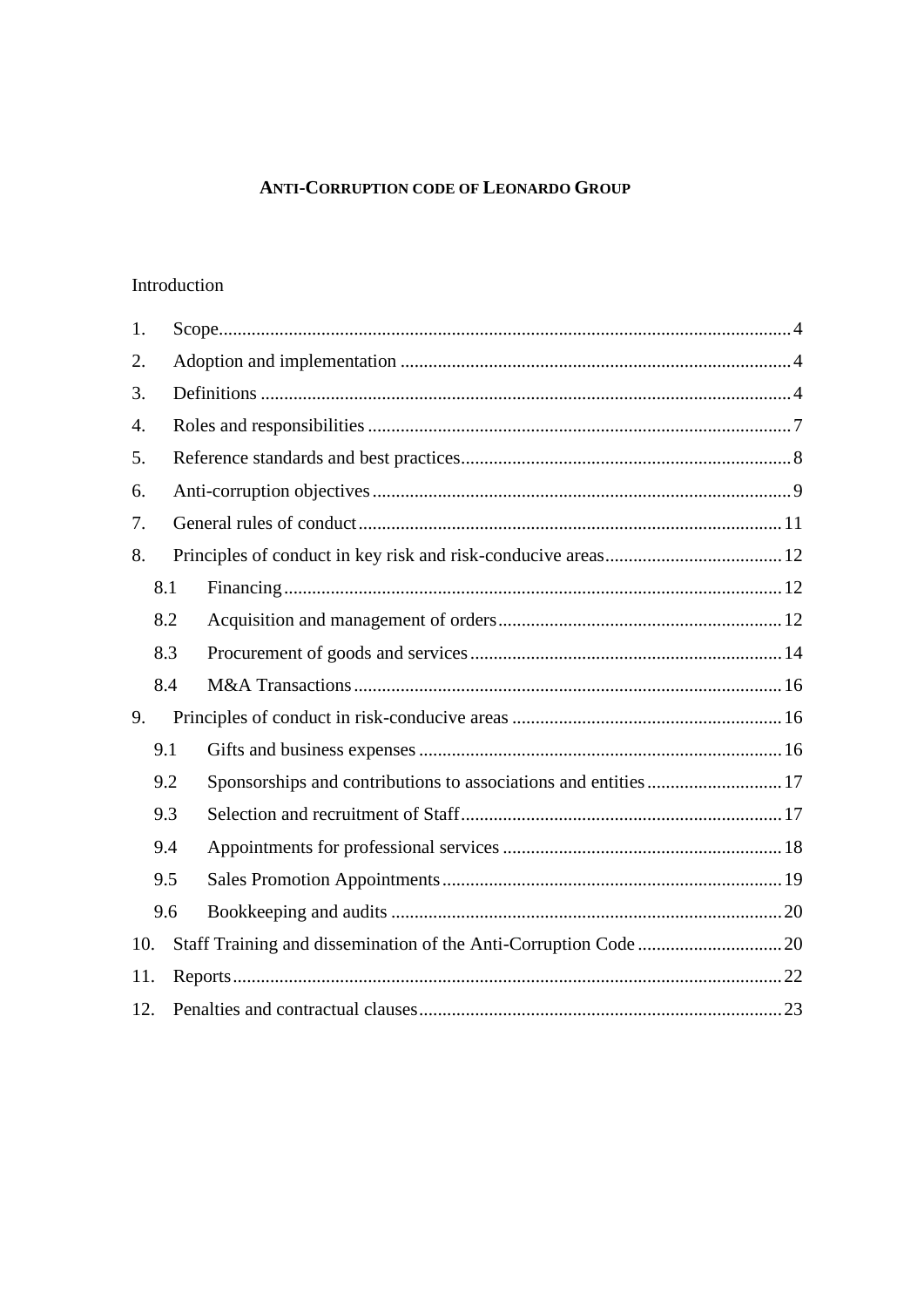#### <span id="page-2-0"></span>**Introduction**

*Leonardo S.p.a., in carrying out its business activities, is committed to fight against corruption and to prevent the risk of illegal practices at all work levels and in any geographical area, by disseminating and promoting ethical values and principles, as well as by the implementation of rules of conduct and effective control processes, in line with the requirements set forth by applicable laws and international best practices. In this context, during the meeting on 21 April 2015, the Board of Directors approved the Anti-Corruption Code, revised on 26 September 2019, in order to strengthen the controls incorporated to fight and prevent corruptive practices.* 

*Moreover, Leonardo S.p.a. decided to enhance its anti-corruption system by structuring it as requested by the international standard ISO 37001:2016 "Anti-bribery Management Systems", published on the 15th October 2016 by the International Organization for Standardization.*

*Compliance with the relevant laws, transparency and proper management, trust and cooperation with stakeholders and zero tolerance towards corruption are the ethical principles followed by Leonardo - and which have inspired its models of conduct - in order to compete effectively and fairly in the market, improve customer satisfaction, maximise*  value for the benefit of its shareholders, develop the skills and promote the professional *growth of its human resources. In particular, the firm belief of acting to the Company's advantage does not justify behaviour in contrast with these principles.*

*All the recipients and everyone who works in the name and on behalf of Leonardo or for its benefit is therefore committed, without distinction or exception, to observe and enforce these principles within his own function and responsibilities. Such commitment requires that all the parties involved in any business dealing with Leonardo have to act, in all their transactions with the Company, in accordance with rules and methods inspired by the same values.*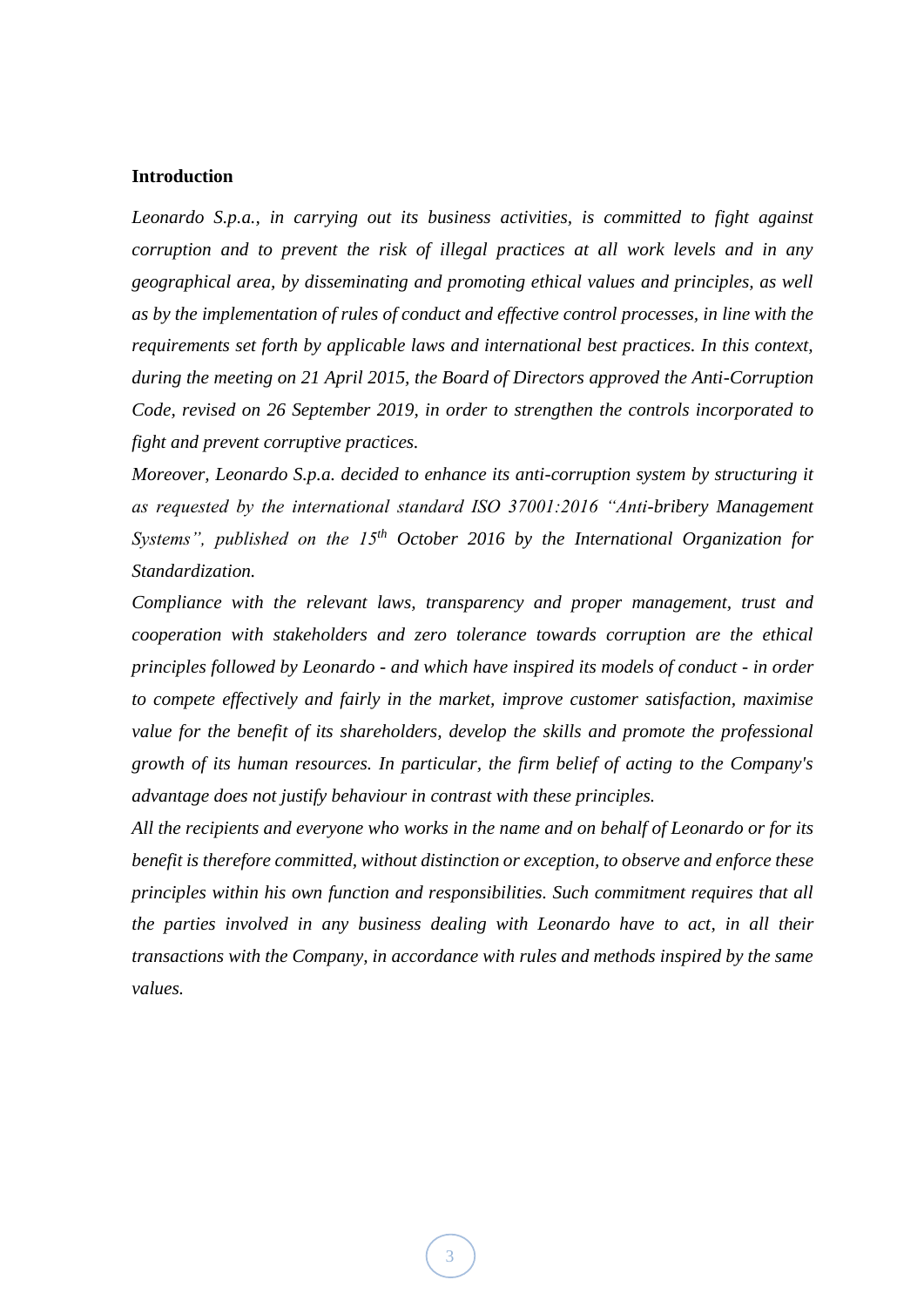## <span id="page-3-0"></span>**1. Scope**

The Leonardo Group is a multinational organization that operates in many Countries all over the world in the Aerospace, Defense and Security sector. In view of its size and global operations, the Leonardo Group has developed specific compliance controls in order to prevent the risk of misconduct in activities that are most vulnerable to corruption in dealings with the public authorities and private entities.

The Anti-corruption Code levels out and integrates the Group's existing rules for preventing and fighting against corruption and is an integrated and consistent system of principles of integrity and transparency whose purpose is to prevent and fight against the risks of illegal practices in the conduct of its business and corporate activities.

#### <span id="page-3-1"></span>**2. Adoption and implementation**

The Anti-Corruption Code is applicable, with immediate effect, to all the recipients indicated hereunder.

The Boards of Directors (or administrative bodies) of Group Companies directly controlled<sup>1</sup> by Leonardo adopt the Anti-Corruption Code at the first possible meeting and ensure that the boards of the respective subsidiaries promptly adopt the same<sup>2</sup>.

Leonardo and the Group Companies<sup>3</sup> will exert their best efforts to ensure that companies in which they hold a non-controlling interest (including joint ventures), adopt the rules of the Anti-Corruption Code.

## <span id="page-3-2"></span>**3. Definitions**

**.** 

For the purposes of this Anti-Corruption Code, the terms listed therein shall have the meaning indicated hereunder.

**Anti-corruption law**: the applicable laws set forth by the legal systems of each Group company, above all Legislative Decree 231/2001, the *Bribery Act* (2010), the *Foreign Corrupt Practices Act* (1977), the Convention on the Organisation for Economic Cooperation and Development (OECD) on combating the bribery of foreign public officials

<sup>&</sup>lt;sup>1</sup> The companies directly controlled by Leonardo S.p.a. pursuant to section 2359 of the Italian Civil Code.

<sup>&</sup>lt;sup>2</sup> The companies indirectly controlled by Leonardo S.p.a. pursuant to section 2359 of the Italian Civil Code.

<sup>&</sup>lt;sup>3</sup> The companies directly or indirectly controlled by Leonardo S.p.a. pursuant to section 2359 of the Italian Civil Code.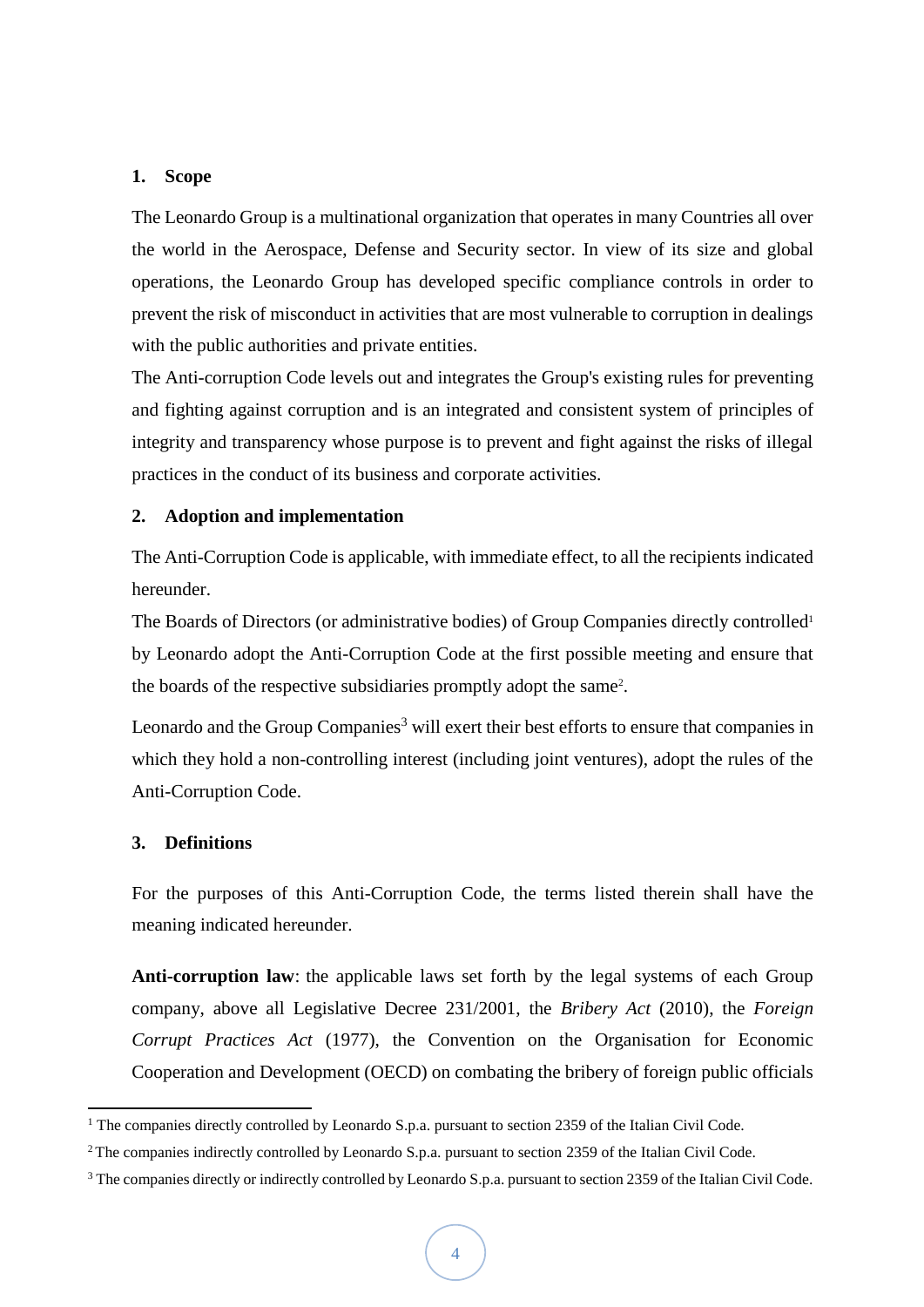in international business transactions (1997), the applicable Conventions of the Council of Europe *(Civil and Criminal Law Conventions on Corruption* - 1999) and the United Nations Convention against Corruption (the so-called Merida Convention, General Assembly Resolution no. 58/4 dated 31 October 2003).

**Anti-corruption Regulatory Instruments:** corporate protocols that, in addition to this Anti-corruption Code, set out specific rules and control processes. *Inter alia*, the Code of Ethics, the Whistleblowing Management Guidelines and corporate procedures.

**Business expenses:** any costs incurred for the purchase of goods and services for advertising purposes or public relations.

**Code:** the Anti-Corruption Code adopted by Leonardo S.p.a. and its subsidiaries pursuant to section 2359 of the Italian Civil Code.

**Contributions to associations and entities**: donations to non-profit entities (e.g. Associations, foundations, NPOs).

**Coordination and Consultation Body for the Prevention of Corruption**: the board consisting of the *pro tempore* Chairman of Leonardo and the *pro tempore* Chairmen of the Control and Risk Committee, the Board of Statutory Auditors and the Surveillance Body of Leonardo pursuant to Legislative Decree 231/01.

**Corruption:** anyone who in carrying out activities directly or indirectly for or on behalf of Leonardo or the Group companies promises, receives or gives benefits and/or undue payments to third parties, either directly or indirectly, for personal gain, or that of Leonardo, the Group companies or third parties. For the purposes of this Code, no distinction is made between "corruption of a public administration" and "corruption of individuals".

**Disclosures Committee**: the Committee appointed by Leonardo S.p.a. Service Order no. 23 dated 19 March 2015, whose members are the Managers of the Legal, Corporate Affairs, Compliance, Criminal Law and Anticorruption, Group Internal Audits, Human Resources and the Security, Administration, Finance and Control organisational units of Leonardo, is responsible for managing the investigation and reporting phases of any information received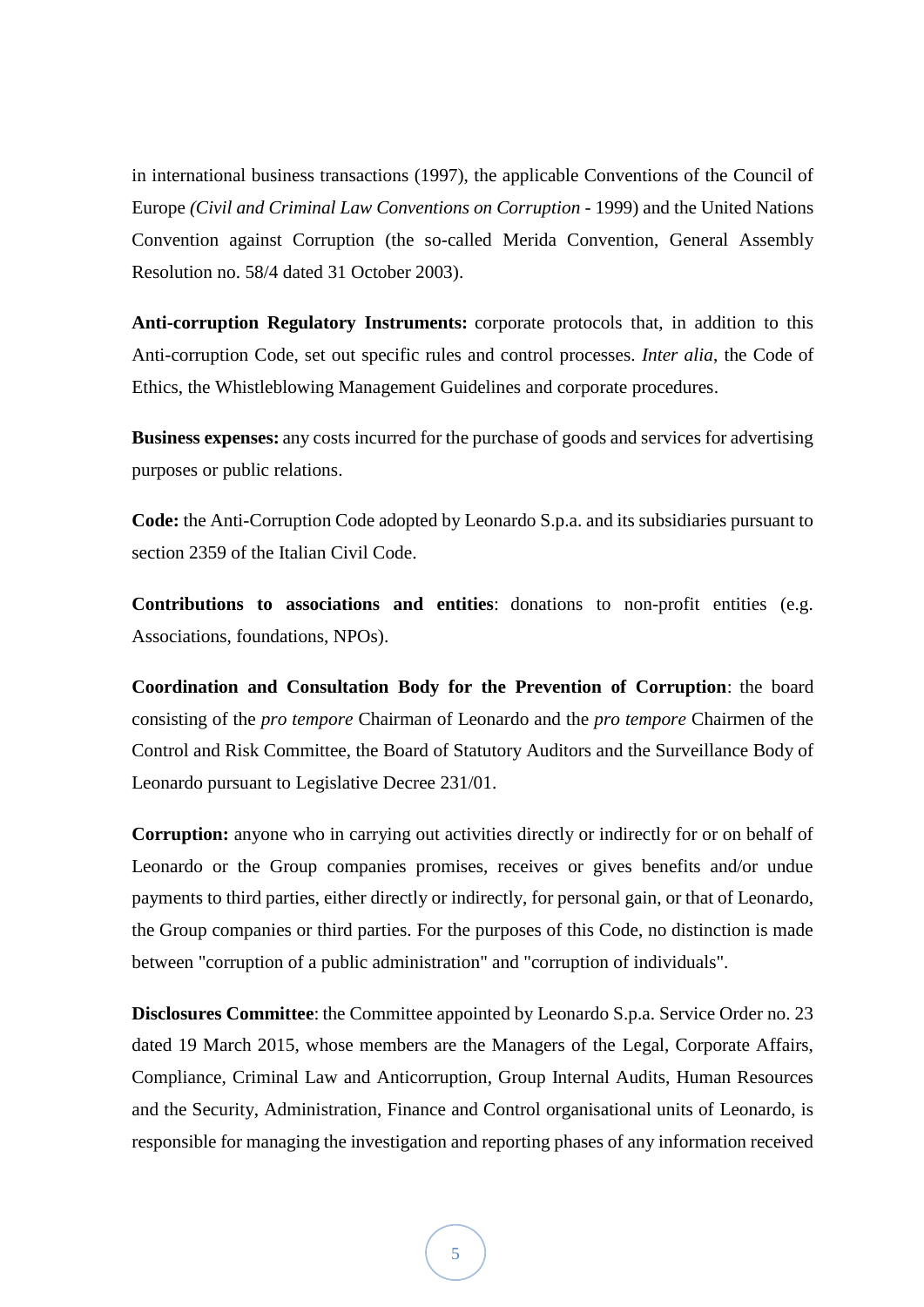(even anonymously), pursuant to the "Whistleblowing Management Guidelines" approved on 18 March 2015 by the Leonardo Board of Directors and revised on 8 November 2018.

**Facilitation payments**: any undue payments made, even indirectly, in order to encourage services, even if due, from the Public Administration.

**Gift:** an object of low commercial value, given or received.

**Joint Venture:** contractual agreement for a stable collaboration pursuant to which Leonardo or a Group Company undertakes to carry out economic activities with a third party **(Partner)** under joint control.

**Leonardo:** Leonardo S.p.a.

Leonardo Group or Group: the companies in which Leonardo holds, directly or indirectly, a controlling interest pursuant to section 2359 of the Italian Civil Code.

**Leonardo Group personnel:** the employees of Leonardo and the Group Companies (senior managers, middle managers, pilots, white and blue-collar workers).

**M&A Transactions**: the transactions carried out by Leonardo or by Group Companies involving acquisitions, transfers, mergers, spin-offs, transfers of companies or business units, strategic alliances and partnerships*.*

**Professional services:** any activity of assistance or consultancy, however the same is called, consisting of intellectual property services, as set forth by section 2230 of the Italian Civil Code, by persons who are registered or otherwise with a professional register.

**Public Administration:** a national, supranational or foreign authority having public functions and authoritative powers, even if the same acts through instruments of private law.

**Private entities**: legal persons under private law and natural persons who perform activities for/with Leonardo or for/with the Group Companies.

**Recipients**: the members of the Boards of Directors and Statutory Auditors (or the administrative and control bodies) including employees, collaborators in any capacity of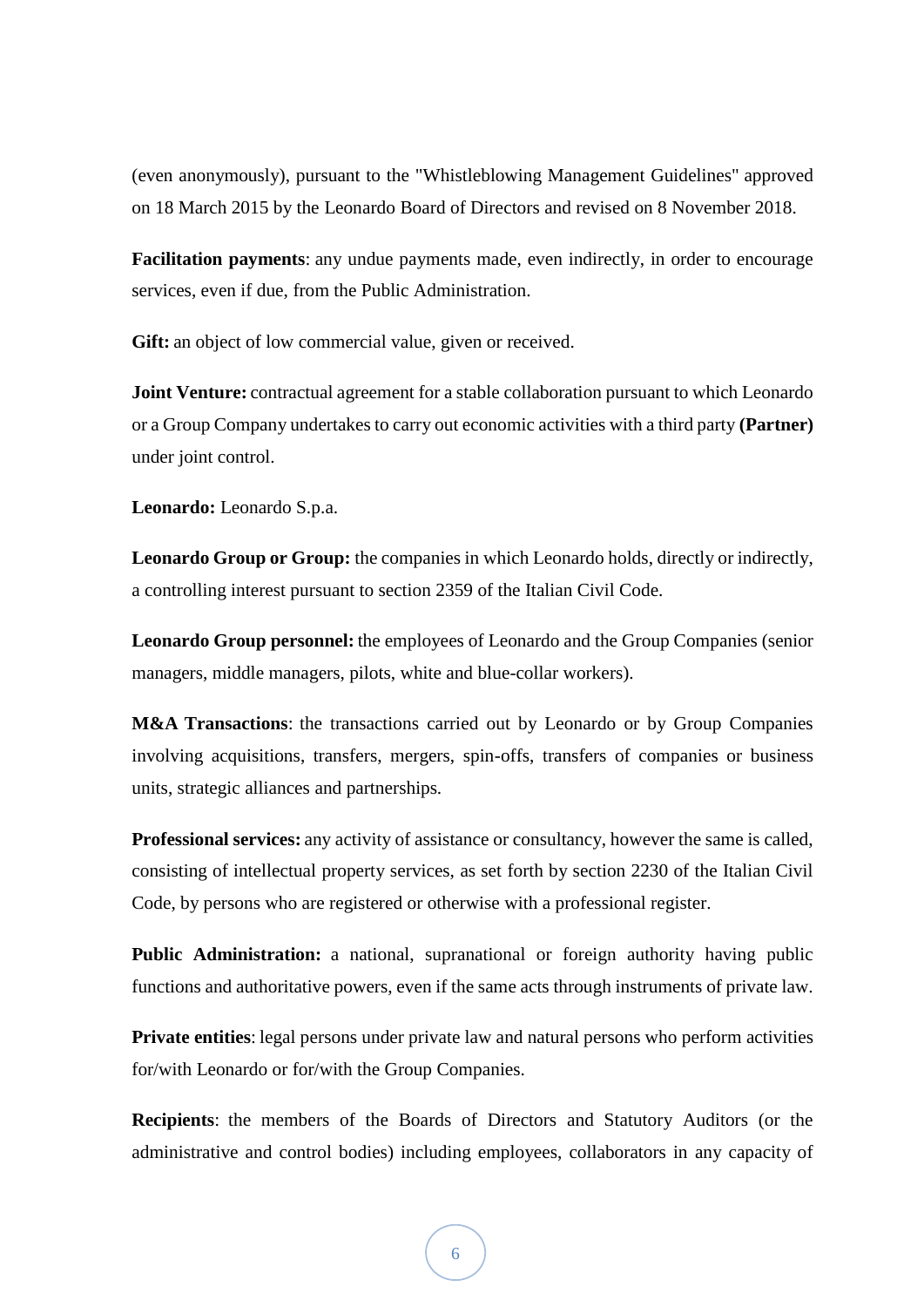Leonardo and the Group Companies, including anyone who is party to a contract for valuable consideration or free of charge, with Leonardo or the Group Companies.

**Sales Promoter:** anyone who carries out, in favour of a Group Company, services made subject of Sales Promotion Appointments.

**Sales Promotion Appointments:** agreements whose scope is to support the activities of Leonardo or a Group Company when evaluating the conditions and opportunities of the markets in which the Group operates, or to assist Leonardo or a Group Company to prepare an offer.

**Sponsorships and advertising initiatives:** contracts related to a specific event, project or activity, entered into by Leonardo or by the Group Companies to promote and advertise the name, image and brand or promote activities, products and business services.

**Supplier:** a natural or legal person who supplies goods or services to Leonardo or a Group company.

**Undue advantages:** undue advantages relevant to the relationship or subject matter of the same.

## <span id="page-6-0"></span>**4. Roles and responsibilities**

**.** 

All companies directly controlled by Leonardo in accordance with section 2359 of the Italian Civil Code, shall promptly notify the Coordination and Consultation Body for the Prevention of Corruption that the Code has been duly adopted also by their subsidiaries<sup>4</sup>, so as to allow the Body to evaluate the implementation thereof by the Group.

The effective implementation of this  $Code -$  and the compliance with its provisions  $-$  is verified through audit activities.

The Coordination and Consultation Body for the Prevention of Corruption will regularly review the Code, recommending any updates or changes that may be required to the Leonardo

<sup>4</sup> With reference to foreign subsidiaries, this is applicable as long as it is compliant with the relevant laws.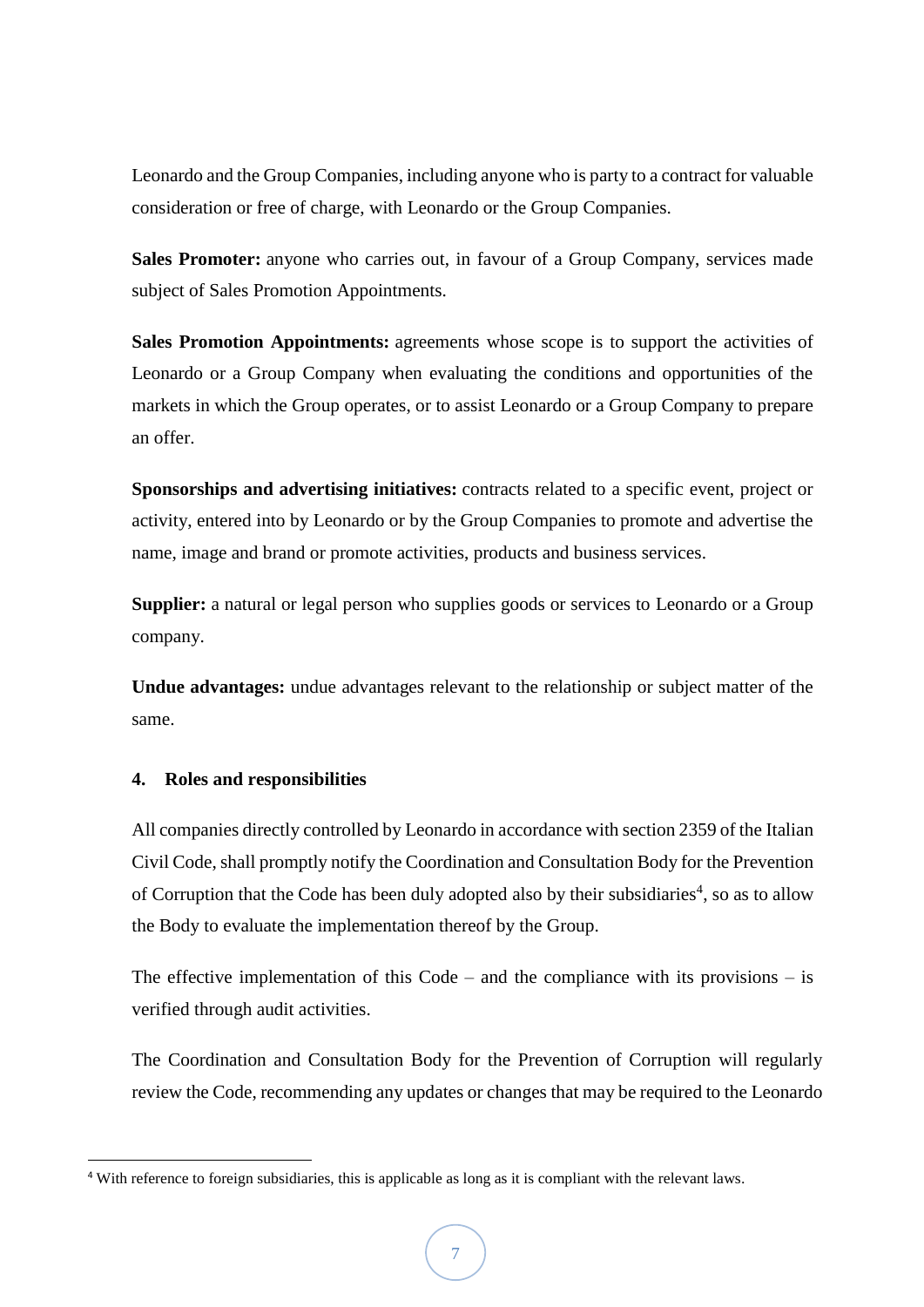Board of Directors, above all as regards developments in the best practices and applicable laws or in the case of critical situations that may be ascertained.

The Leonardo Board of Directors is therefore responsible for making any subsequent amendments and additions to the Code, other than in the case of official amendments and additions introduced by the Coordination and Consultation Body for the Prevention of Corruption through the Legal, Corporate Affairs, Compliance, Criminal Law and Anticorruption and the Group Internal Audit*.* Any Anti-corruption Regulatory Instrument adopted, or that may be adopted, by Leonardo in order to prevent the risk of corruption, shall be considered as an integral part of the Code.

The Coordination and Consultation Body for the Prevention of Corruption will send yearly reports of its activities to the Leonardo Board of Directors, the Board of Statutory Auditors, the Audit and Risk Committee and the Surveillance Body as set forth by Legislative Decree 231/01.

The Disclosures Committee will prepare a six-monthly report summarising the activities carried out and the status of the Action Plan relevant to reports involving any conduct potentially subject to the risk of corruption - for the bodies/company boards of Leonardo and each Group Company - a copy of which will also be sent to the Coordination and Consultation Body for the Prevention of Corruption<sup>5</sup>.

## <span id="page-7-0"></span>**5. Reference standards and best practices**

**.** 

The Code is based and must be interpreted in accordance with the principles set forth by:

- $\frac{1}{2}$ the anti-corruption regulations in force in countries where Leonardo and the Group Companies operate; and in any case;
- € applicable laws in the so-called "domestic" markets, in particular Legislative Decree 231/2001, Italian Criminal Code (with particular reference to section 316 et seq), Italian

<sup>5</sup> "Whistleblowing Management Guidelines" approved on 18 March 2015 by the Board of Directors of Leonardo S.p.a and revised on 8 November 2018.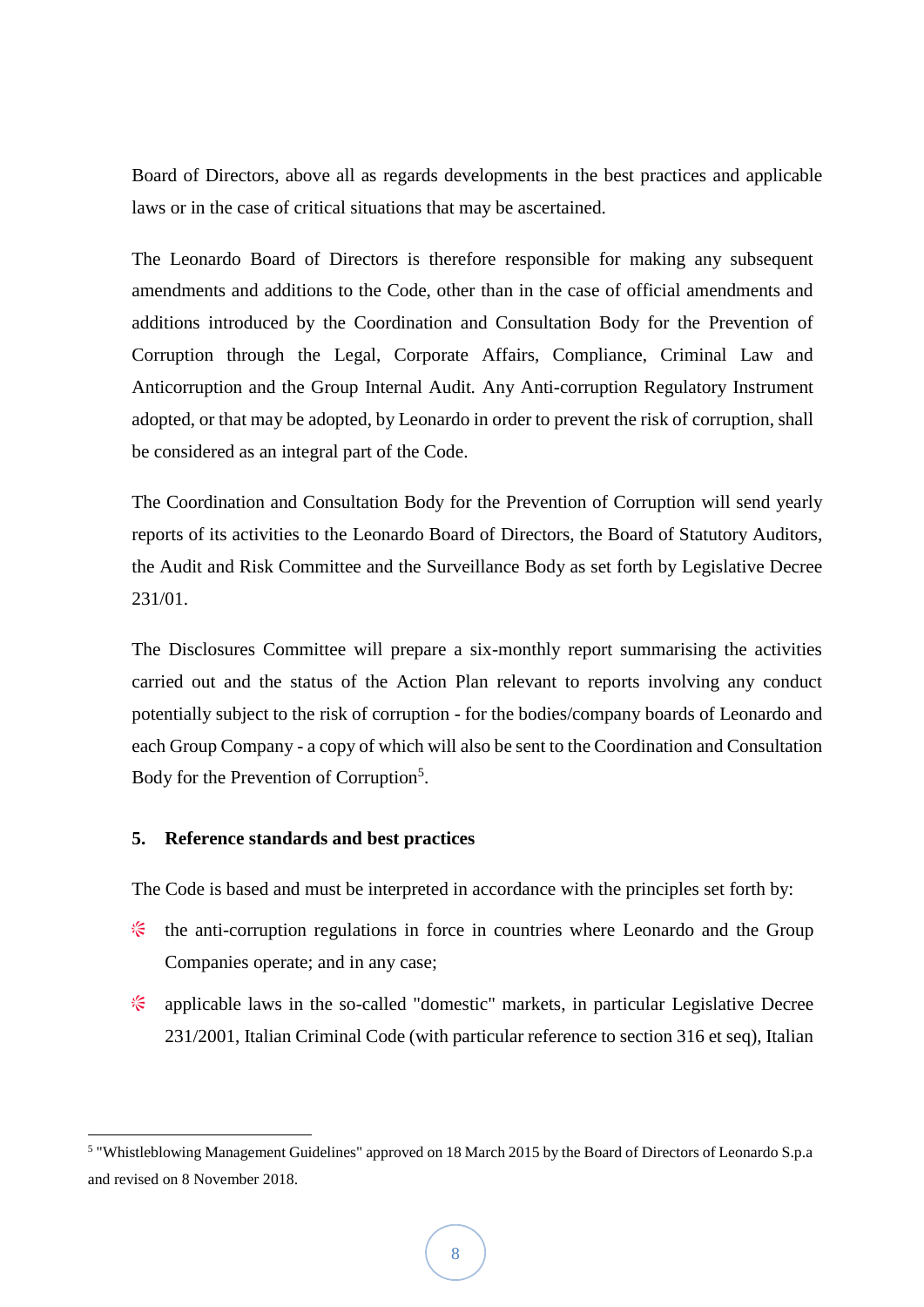Civil Code (with particular reference to section 2635 and section 2635-*bis*), *US Foreign Corrupt Practices Act* (1977) and *UK Bribery Act* (2010);

- **大门** the United Nations Convention against Corruption (so-called Merida Convention, General Assembly Resolution no. 58/4 dated 31 October 2003);
- 治 the Conventions of the Council of Europe *(Civil and Criminal Law Conventions on Corruption* - 1999);
- € the OECD Convention on Combating Bribery of Foreign Public Officials in International Business Transactions (1997) and the United Nations Convention against Corruption (2003);
- the Law 146/2006 (that ratified and enforced in Italy the United Nations Convention against Transnational Organized Crime and the Protocols, General Assembly Resolution 55/25 dated 15 November 2000);
- $\epsilon$ the standards of self-discipline adopted by trade associations *(Common Industry Standards of ASD - AeroSpace and Defence Industries Association of Europe; Global Principles of Business Ethics of IFBEC - International Forum for Ethical Business Conduct);* and
- the guidance, the international best practice and the international standard (ISO) 37001:2016) regarding the prevention and the fight against corruption.

# <span id="page-8-0"></span>**6. Anti-corruption objectives**

All the Recipients – each of them in their respective competence and responsibilities – must:

- € repudiate and prevent corruption, in respect of the zero tolerance principle;
- $\&$  ensure the compliance with all the relevant Anti-corruption laws;
- 治 ensure the implementation of what is required by the anti-corruption management system, as well as its continuous improvement.

All Recipients are prohibited from engaging in bribery and corruption in all activities for or on behalf of Leonardo and its Group Companies, including making corrupt payments to public officials, engaging in commercial bribery, and making facilitation payments.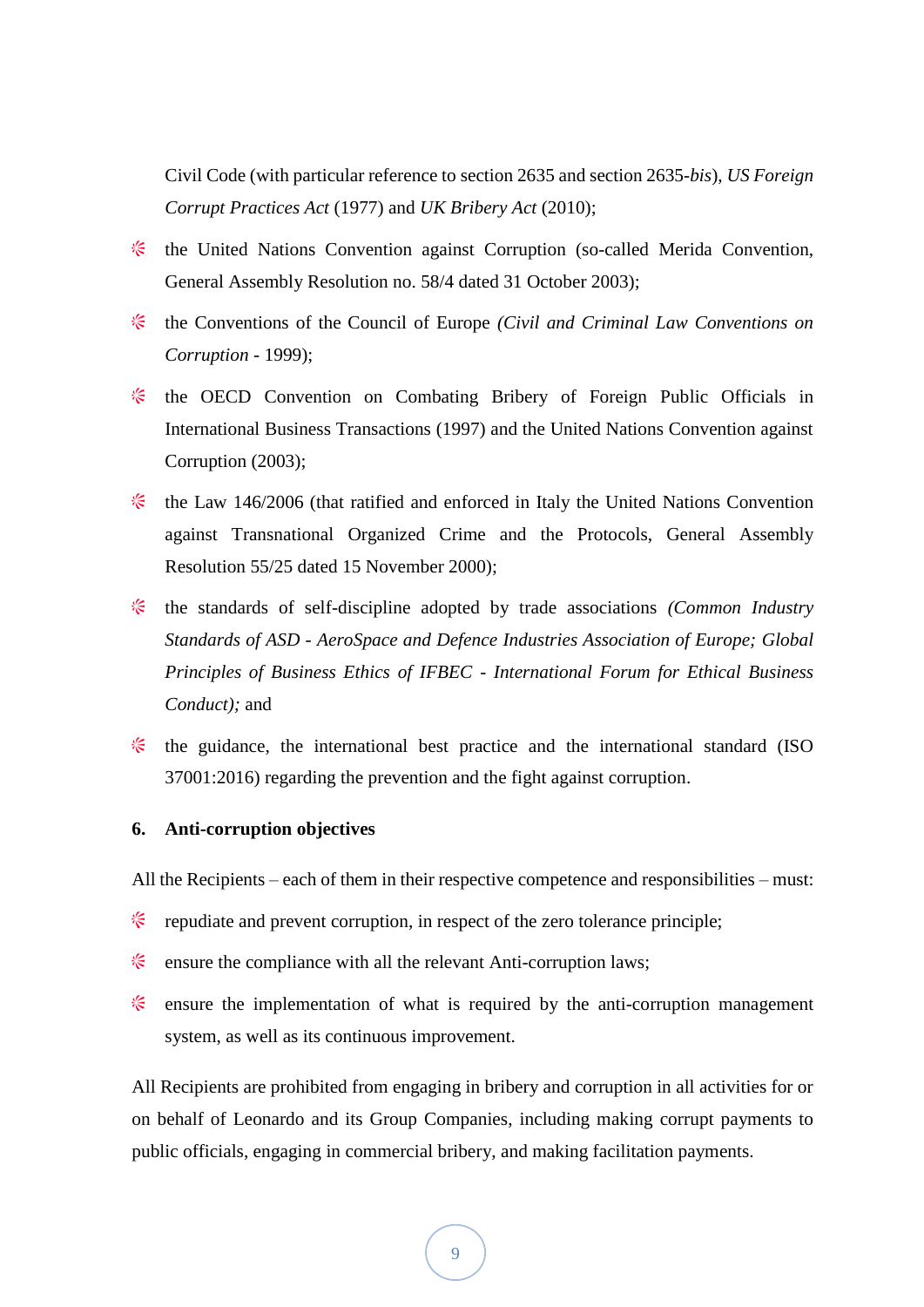Moreover, for the implementation of the anti-corruption management system, it is necessary to:

- 治 enforce and observe the provisions of the relevant Anti-Corruption Regulatory Instruments;
- 治 carry out the controls set out in the Anti-Corruption Regulatory Instruments;
- € provide the training sessions and activities hereby provided;
- € impose, in case of breach, the sanctions hereby provided;

1

长 establish appropriate mechanism for the monitoring and the continuous improvement of the anti-corruption management system.

Leonardo and the Group's Companies, in compliance with the international standard (ISO 37001), shall determine specific objectives and take the necessary actions to strengthen their programs to combat and prevent the risks of corruption. These objectives and actions shall be to identify and implement opportunities for improvement of their respective anticorruption management systems<sup>6</sup>.

<sup>6</sup> Leonardo S.p.a. established the Anticorruption organisational unit, with the specific task to supervise its anticorruption management system, in order to regularly monitor, with the support of the relevant Leonardo's organisational units, the performance, the adequacy toward risks and the implementation of the system, as well as the developments in the relevant laws, in the internal organization and in any other internal or external factors that are significant for the anti-corruption system and its updating. For these purposes, the Anticorruption organisational unit provides an annual plan (that sets out the operating objectives of the anticorruption system and that must be consistent with the provisions of the Anti-Corruption Code) and, for the monitoring activities, an annual report on the activities carried out and the main results, on the performance, the adequacy, the implementation of the system and the implementation of the annual plan, as well as the results of any internal investigations and audits. The Head of the Anticorruption organizational unit of Leonardo S.p.a., who reports to the Chairman and the Group General Counsel, is responsible for implementing and managing Leonardo's anticorruption system and ensuring compliance with this Code, with the necessary support of the organizational units involved in the areas of respective competence. The Anticorruption organisational unit, through the Group General Counsel, has the direct access to the administrative and control bodies of the Company, including the Board of Directors.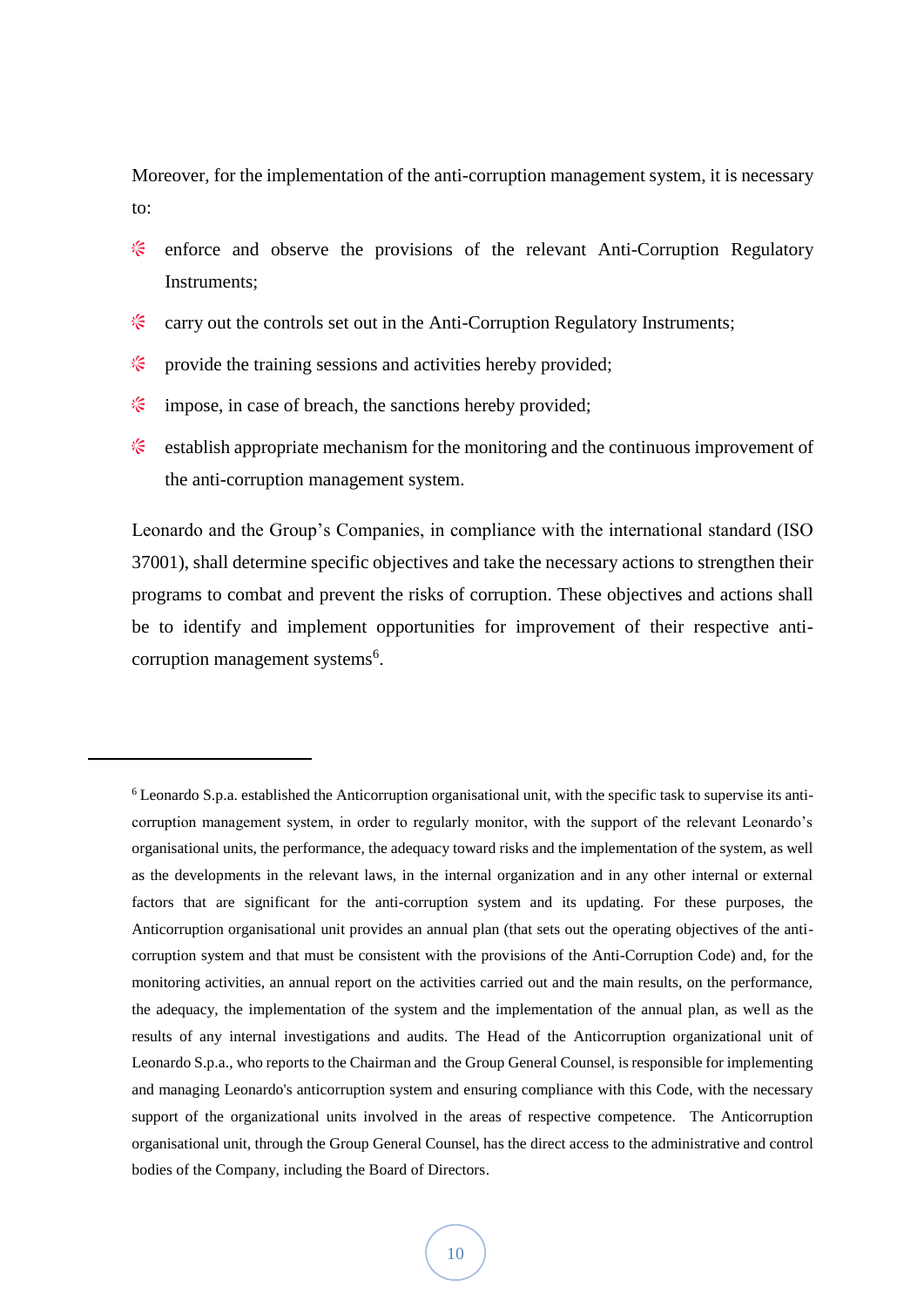For achieving these objectives, this Code sets out specific rules of conduct and controls that must be complied with in the main risk areas and risk-conducive areas.

## <span id="page-10-0"></span>**7. General rules of conduct**

All the Recipients must fulfil the Anti-corruption law and the provisions set out in this Code and in the Anti-corruption Regulatory Instruments.

Thereto, in order to comply with this Code, the following general principles must be complied with in the main risk and risk-conducive areas:

- € **separation of responsibilities**: duties, operational activities and control functions should be appropriately separated, ensuring that the person in charge of the operational activity is always different to that who control and authorises such activities;
- $\frac{1}{2}$ **signing power system**: signing powers, which are formally defined, must be related to and consistent with the organizational and management responsibilities assigned and exercised within the value limits defined;
- **clarity and simplicity**: the duties and responsibilities of all those involved in the company processes, including activities and controls, must be clearly defined and should provide mechanisms that are easy to apply;
- **impartiality and absence of conflicts of interest**: the Recipients of the Code must act with professionalism, impartiality and in compliance with Anti-corruption law. They must therefore avoid all and any situations that might give rise to a conflict of interests, and which may - even potentially - affect their ability to act in the interests of the company and in accordance with such Laws;
- **traceability and filing**: all activities and the relevant checks must be traceable and auditable *ex post,* wherever possible, even by means of appropriate documentary/information technology media; the documentation produced must be appropriately filed and stored.

In particular, only members of the company bodies of the Group and relevant company structures may engage in relations with the Public Administration and Private Entities. No Recipient may interfere improperly, for example by agreeing, offering or receiving, directly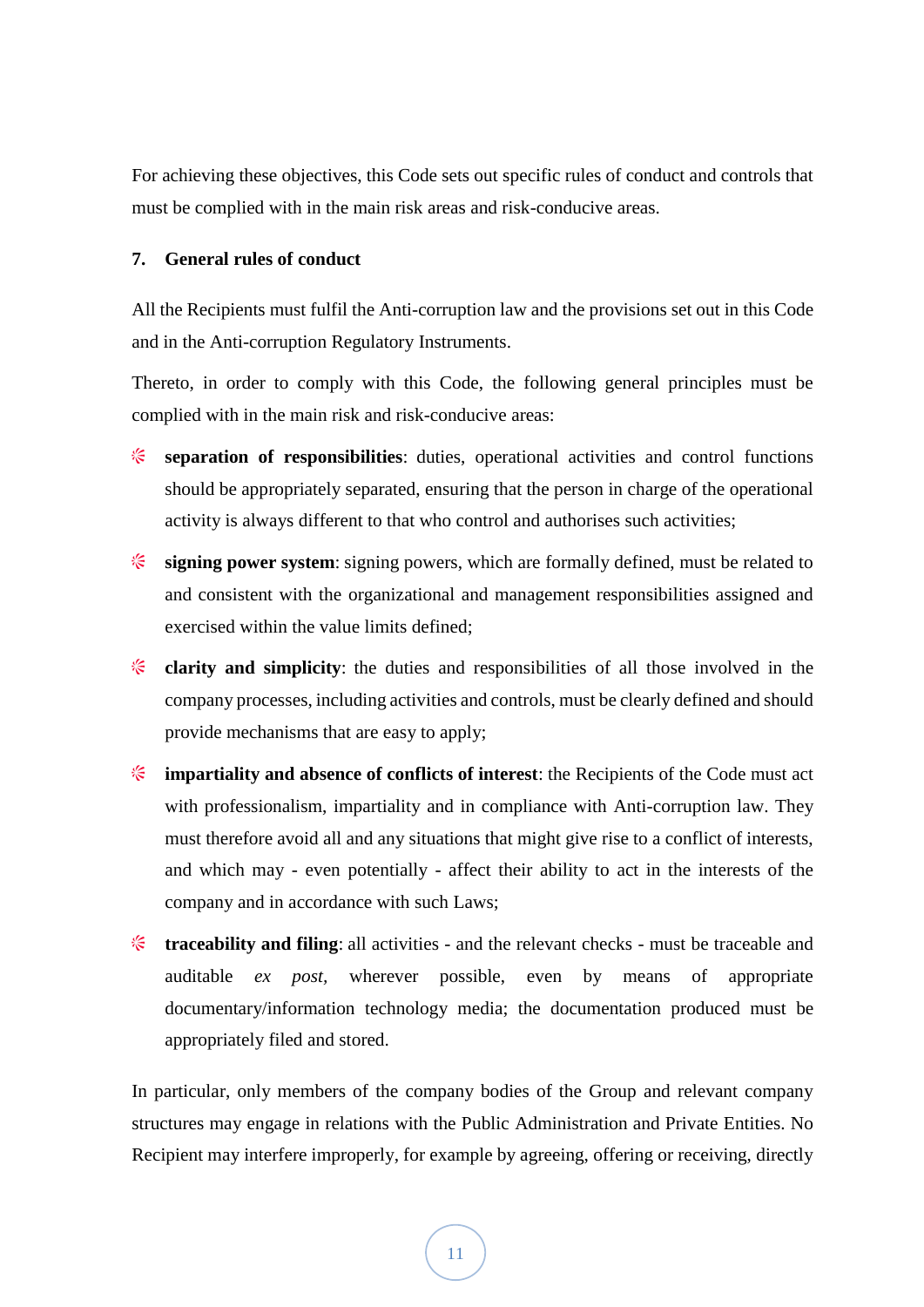or indirectly, benefits of any kind, in excess of normal business practices or courtesy, or in any case with the intention of obtaining Undue advantages in the conduct of any business activity, even if such practices are considered to be "customary" in the country in which the Group operates, including Facilitation payments.

## <span id="page-11-0"></span>**8. Principles of conduct in key risk and risk-conducive areas**

As regards the activities of the Leonardo Group, the following areas have been identified as the highest Corruption risk areas. In these areas, the general principles set forth by par. 7 must be integrated as indicated hereunder.

### <span id="page-11-1"></span>**8.1 Financing**

In the management of financing, the following principles must be complied with:

- € transactions with the institution or financing body must be traceable;
- € documentation relevant to the different phases of application and management of the financing should be complete, accurate and truthful;
- " powers of attorneys issued to sign the financing application and reporting documents forwarded by the financing institute or body must be complied with;
- € the execution of the project financed, and compliance of the accounting status with respect to material status of the project should be regularly monitored;
- 治 proper accounting records should be kept.

## <span id="page-11-2"></span>**8.2 Acquisition and management of orders**

The following principles should be complied with as regards the acquisition and management of orders, including public orders:

- € examination of the tender and/or request for offers and start up of bid preparation activities;
- € identification of persons responsible for preparing the proposed bid, the relevant timeframe and the different authorisation stages;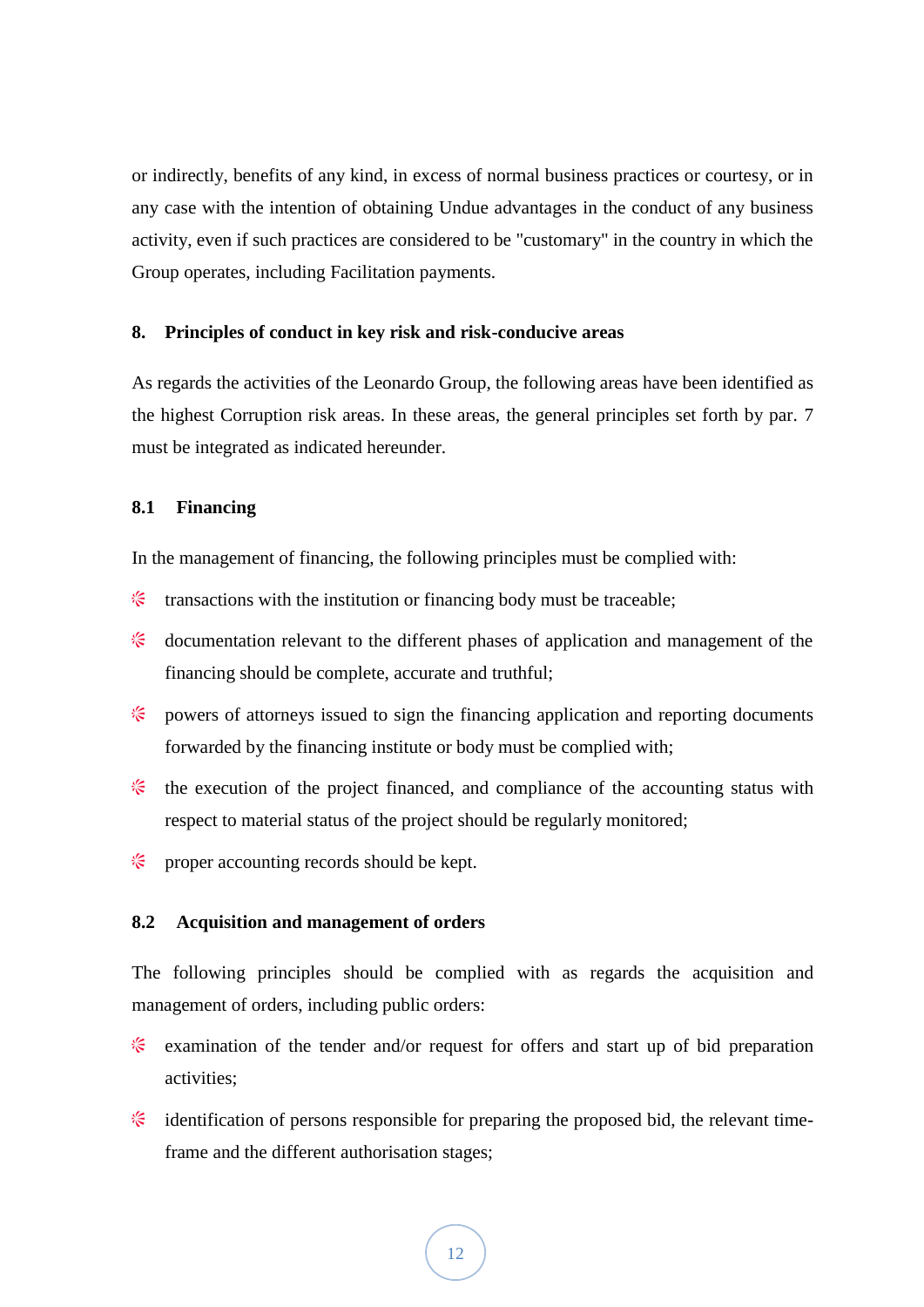- $\frac{1}{2}$  identification of the persons authorized to deal with customers, both when preparing the proposed bid and upon submittal of the same;
- **K** the persons who prepare the offer and those who check the same must be different;
- 冷 approval, according to the corporate functions, of the essential specifications (technical, industrial and commercial) and the economic and financial analysis of the proposed bid, collected into a single document;
- € the powers of attorneys issued to sign the bid forwarded to the customer and the relevant contract must be complied with;
- $\&$  compliance, right from the bid stage, with principles of transparency and objectivity in identifying and selecting subcontractors, if any.

In the acquisition and management of orders, awarded by the Public Administration through tenders by negotiated procedure without prior publication of the tender, the following principles should be complied with:

- 泠 identification of the persons responsible for evaluating whether the conditions of the tender by negotiated procedure apply;
- $\ast \bullet$  examination of the bid invitation and start up of bid preparation activities;
- ∜ identification of the persons responsible for preparing the proposed bid, the relevant time-frame and different approval stages and execution of the contract;
- 浴 identification of the persons who are authorised to deal with the Public Administration, both when preparing the proposed bid and upon submittal;
- $\frac{1}{2}$ the persons who prepare the offer and those who check the same must be different;
- 浴 approval, according to the corporate functions, of the essential specifications (technical, industrial and commercial) and the economic and financial analysis of the proposed bid, collated into a single document;
- 添 compliance of the powers of attorneys issued to sign the bid sent to the Public Administration;
- € approval, according to the corporate functions, of any changes to the proposed bid once it has been negotiated with the Public Administration;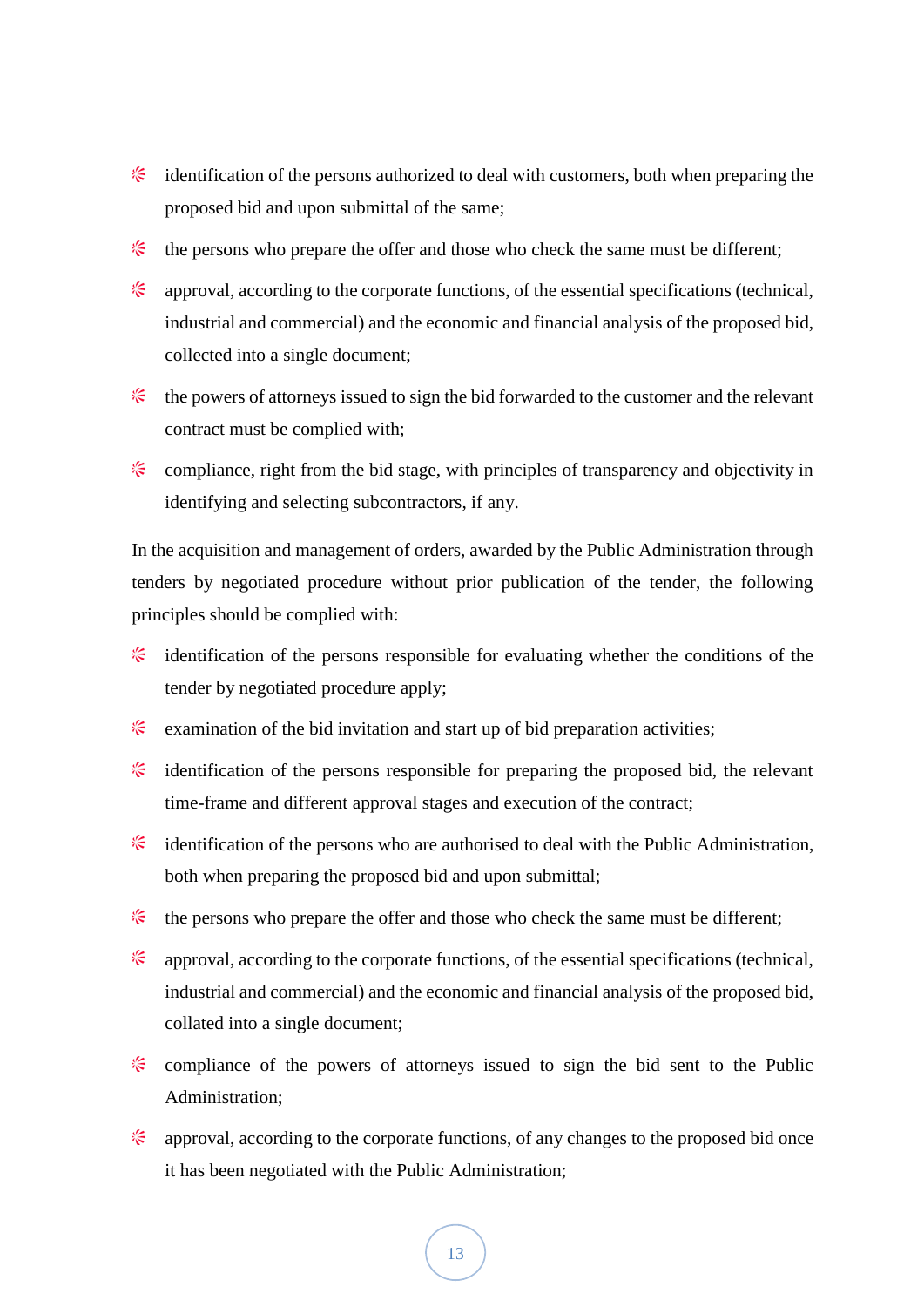- € compliance with the powers of attorneys issued to sign the contract;
- 杀 compliance, right from the bid stage, of the principles of transparency and objectivity in identifying and selecting subcontractors, if any;
- € periodic monitoring of the proper execution of contracts;
- $\ddot{\epsilon}$  identification of the persons responsible for testing activities in accordance with the contractual provisions and applicable laws.

#### <span id="page-13-0"></span>**8.3 Procurement of goods and services**

Recipients involved in the procurement of goods and services must act in accordance with the governance system of the company organization and the internal approval processes of the Group Companies for which they work.

As a rule, staff covering duties involving corporate *procurement* functions must be rotated. The procurement of goods and services must comply with principles of:

- € cost effectiveness, efficiency, promptness and accuracy;
- ∜ free competition, equal treatment, non-discrimination, transparency;
- € proportionality and advertising;
- 治 minimizing risks and maximizing value.

The procedures to select suppliers for works contracts or the supply of goods and services are the following:

- € tender with publication of the tender notice;
- 治 invitation to tender.

Private negotiations may be carried out only in specific cases and for justified reasons.

The purchase of goods and services must comply with the following principles:

#### Qualification of suppliers

€ identification of roles, duties and responsibilities of the persons who are responsible for qualifying suppliers;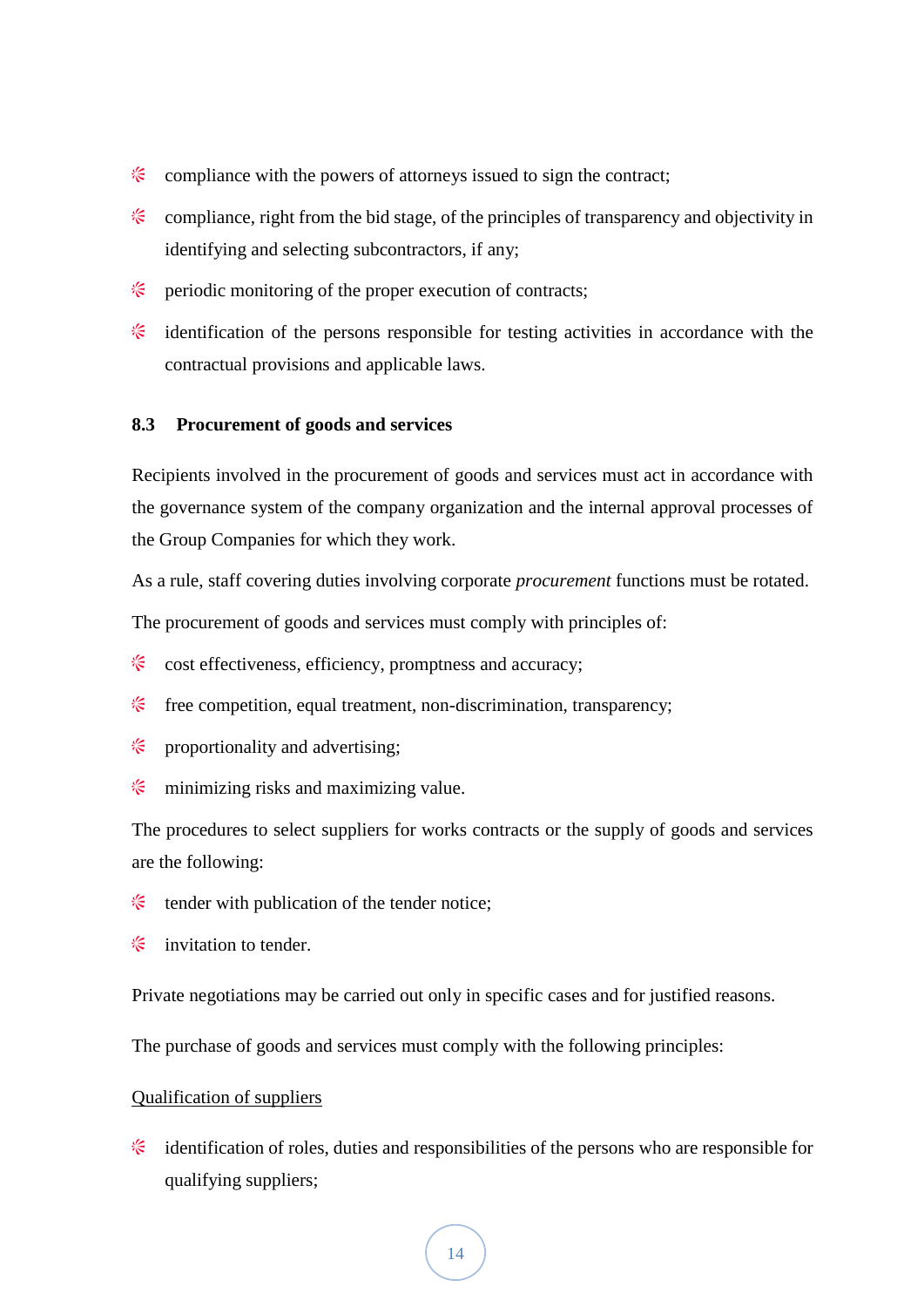- $\frac{1}{2}$ the persons who qualify a new supplier, and the persons who carries out analysis and due diligence activities (verification of ethical, financial, technical, safety and workplace health requirements, etc.) prior to qualification, must be different;
- Ť the documentation relevant to the qualification process must be fully traceable;
- € periodic monitoring and updating of the qualified suppliers list in order to verify that the qualification requirements still apply;
- € assessment by and feedback from functions who request goods or services supplied by qualified suppliers must be traceable at all times.

#### Selection of suppliers

- € definition, time planning and monitoring and, in compliance with existing powers, approval of requirements for the purchase of goods and services;
- identification of the necessary criteria (product categories, economic commitment, technical specifications) in order to start the tender procedure;
- 《 definition, before the tender, of the criteria to evaluate bids;
- ∜ separation of the functions of the person who makes the technical evaluation, the person who evaluates the prices and the person who awards the tender;
- € compliance with existing powers of attorneys as regards signing of the contact with the supplier selected;
- 浴 definition of persons responsible for, and operating procedures relevant to, renewals or extensions of contracts;
- " the documentation relating to the supplier selection process must be traceable at all times.

#### Management of the contract with the supplier

- $\frac{1}{\sqrt{2}}$ monitoring the progress of supplier activities;
- $\frac{1}{2}$ compliance of the activities carried out by the supplier with respect to the contractual provisions must be checked (acceptance of goods or services).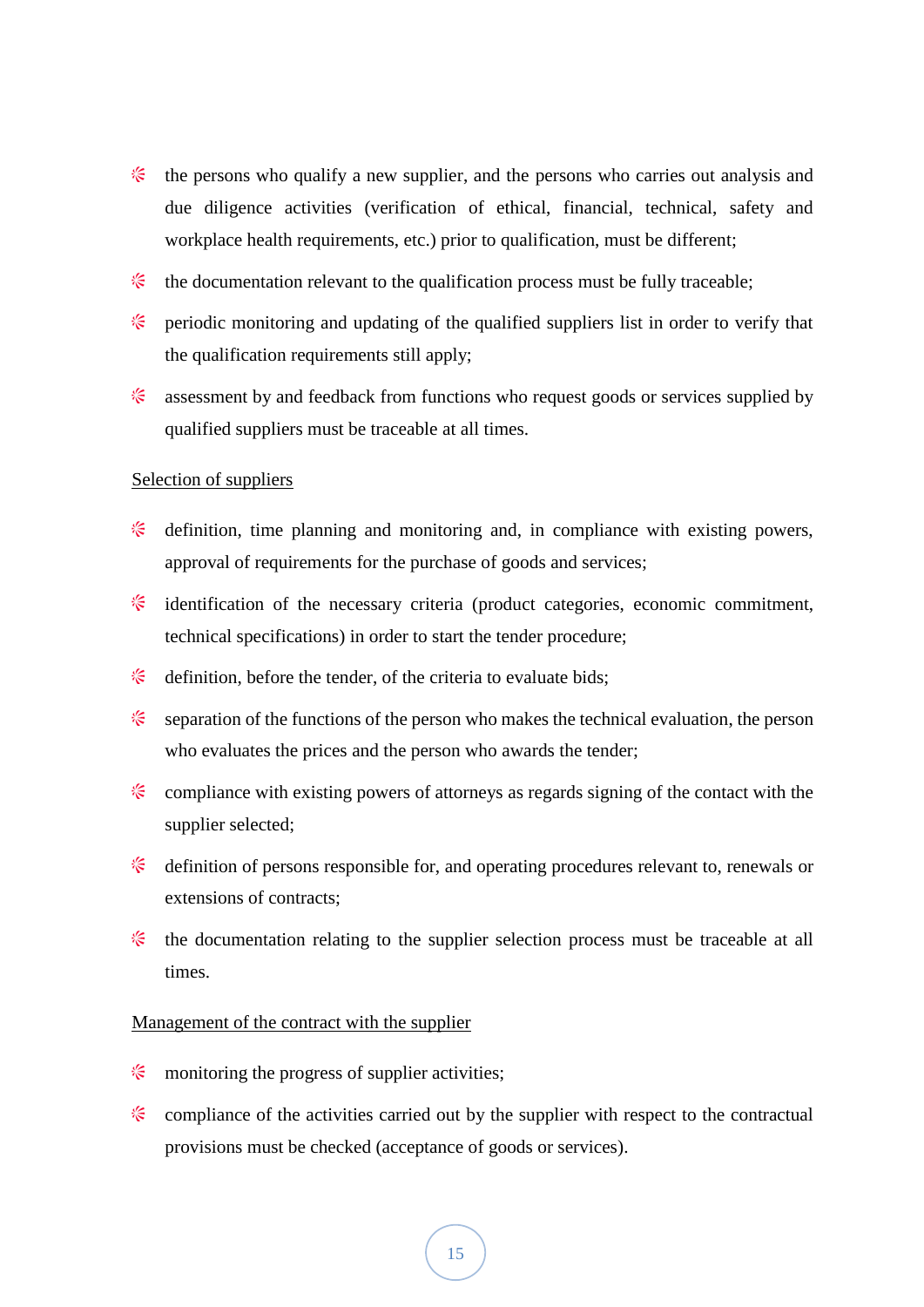Those who wants to become a Supplier of goods or services of Leonardo must accept and comply with the principles set forth in this Code.

## <span id="page-15-0"></span>**8.4 M&A Transactions**

Any M&A transaction, including any corporate or contractual collaboration under a Joint Venture*,* must include a due diligence of the counterparty in order to verify:

- € the identity, reputation, professional conduct and integrity of the shareholders and directors of the companies involved in the M&A transaction and, in the case of Joint Venture*,* of the Partner;
- the potential corruption risk areas of the company involved in the M&A transaction or Joint Venture;
- if the companies involved in the M&A transaction or Joint Ventures have an anticorruption policy;
- the existence of proceedings, penalties or sentences for breach of the Anti-corruption law, against the companies involved in the M&A transaction and, in the case of a Joint Venture*,* against the Partner, shareholders, directors or the management thereof.

Moreover, following the M&A transaction, the company made subject of the acquisition, merger and contribution must comply with the provisions of the Code.

In particular as regards Joint Ventures*,* Leonardo and the Group Companies, will work through their representatives to ensure acceptance by the Joint Venture of the provisions of the Code, in order to prevent any conduct that might imply breach of the Anti-corruption law, while Leonardo and the Group Companies shall have the authority to carry out anticorruption checks, as part of the activities relevant to the Joint Venture.

# <span id="page-15-1"></span>**9. Principles of conduct in risk-conducive areas**

The following are areas that may be conducive to Corruption risks.

## <span id="page-15-2"></span>**9.1 Gifts and business expenses**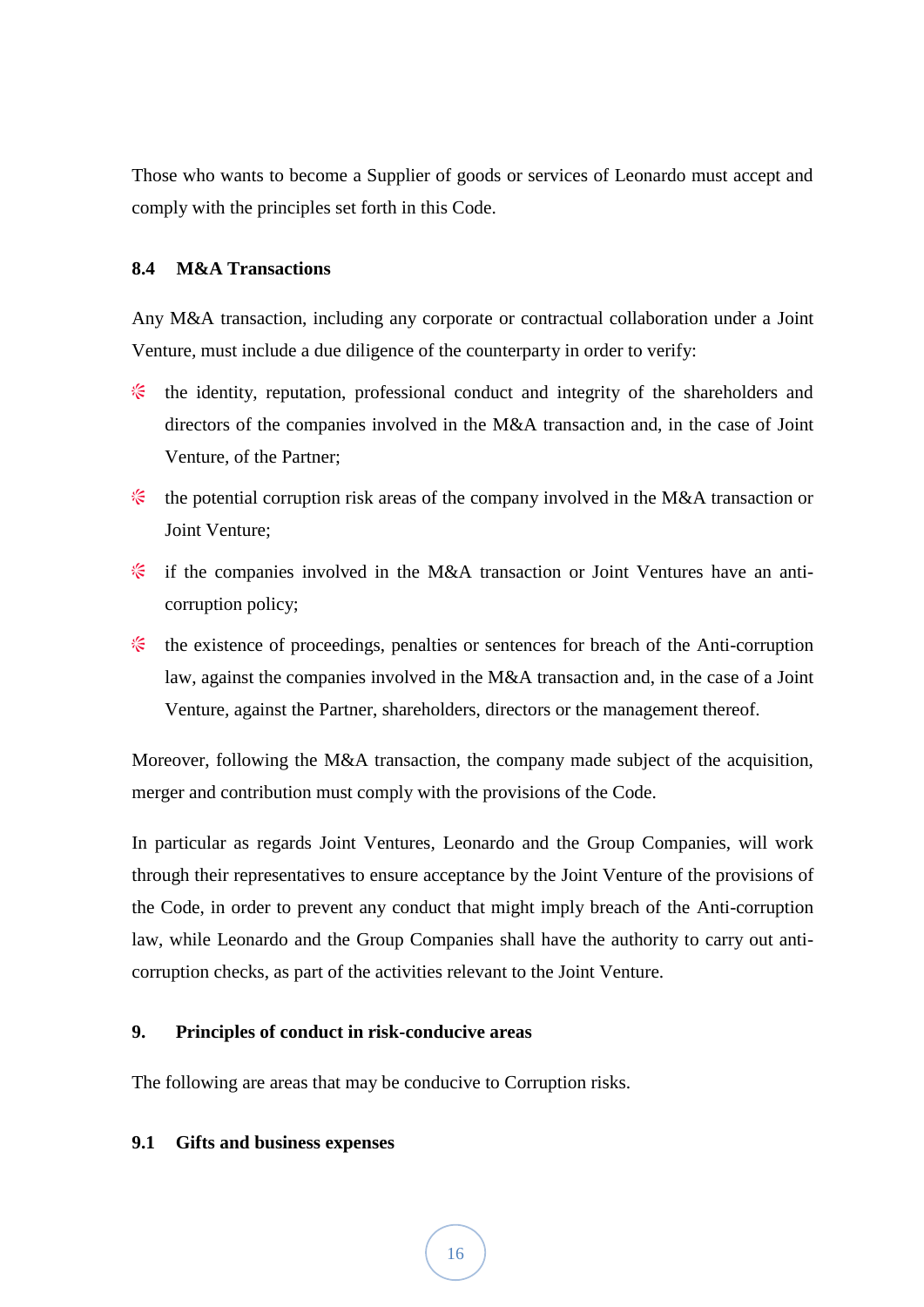Any gift and business expenses should:

- $\frac{1}{\sqrt{2}}$ be made or received in good faith and in connection with legitimate business purposes;
- $\frac{1}{2}$  not consist of a cash payment;
- 《 not be made or received in order to exercise undue influence, or any expectation of reciprocity;
- $\epsilon$  be reasonable, and in any case should not imply that the same are made or received to obtain preferential treatment;
- 浴 be addressed to beneficiaries who cover a role related to activities of the company, and must comply with generally recognised requirements of reputation and integrity;
- € take into account the profile of the beneficiary as regards practices in institutional or professional relationships;
- $\epsilon$  be implemented pursuant to specific company approvals (e.g. gift catalogue, structures that offer agreed discounted terms);
- $\text{\textcircled{*}}$  conform with generally accepted standards of professional courtesy;
- $\frac{1}{\sqrt{2}}$ comply with applicable laws and regulations.

# <span id="page-16-0"></span>**9.2 Sponsorships and contributions to associations and entities**

Any sponsorship of and contribution to an association or entity must include a prior due diligence and subsequent control, in order to verify:

- 泠 the nature, extent or fame of the event, project or activity;
- 治 the identity, reputation, professional conduct and integrity of the recipients of the sponsorship or contribution;
- that the initiative is permitted by law;
- 治 that the event, project or activity that justifies the payment are conducted according to the expectations of Leonardo or the Group Company that makes the payment.

## <span id="page-16-1"></span>**9.3 Selection and recruitment of Staff**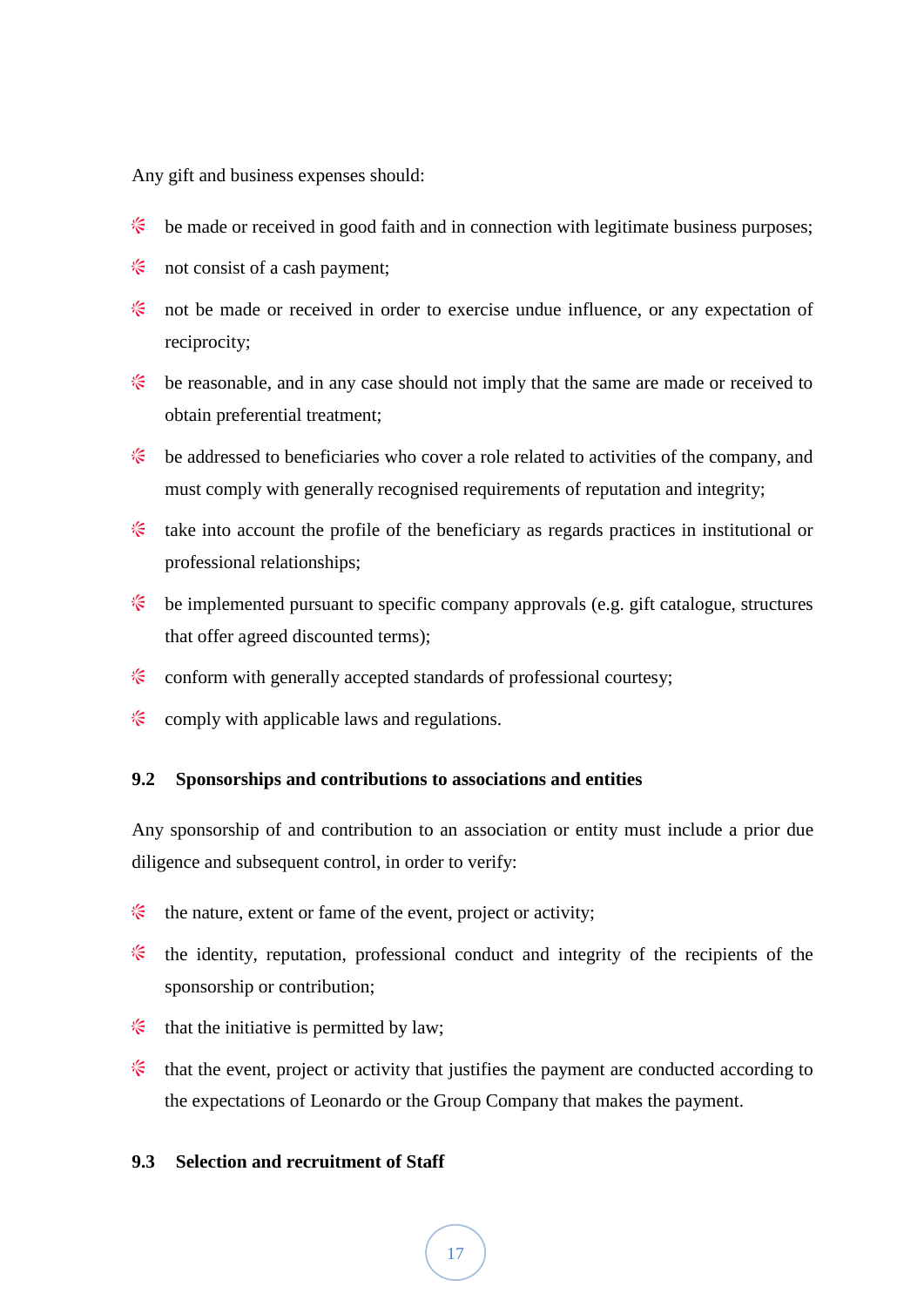The selection and recruitment of personnel comply with the principles of fairness and impartiality, according to the professionalism and skills of the worker.

As part of the selection and recruitment personnel process, the Leonardo Group ensures that human resources comply with the job profile actually required by the company, avoiding favouritism and concessions of any kind and making the selection solely according to professionalism and skills.

In pursuit of the company objectives, the worker must be aware that any conduct in breach of the Code or the Anti-corruption law will not be tolerated, even if such conduct abstractly favours Leonardo.

In particular, in order to avoid any conflict of interest, including potential conflict of interests, the Leonardo Group requires its staff to declare, upon recruitment, that the same has no conflict of interest with the Company.

The selection and recruitment of staff shall comply with the following principles:

- € separation between the person who:
	- declares that it is necessary to recruit a member of staff;
	- approves the budget for recruitments;
	- selects and recruits the job candidates;
- $\frac{1}{2}$  as a rule a list of candidates is prepared (short list) to cover the position;
- 杀 candidates are assessed according to their professionalism, training and aptitude for the job;
- ▓ as a rule, an ethic and reputational due diligence is carried out toward the candidates.

## <span id="page-17-0"></span>**9.4 Appointments for professional services**

The selection of professionals must comply with the criteria of competition, transparency, responsibility, cost effectiveness, efficiency, promptness and accuracy.

When selecting a professional: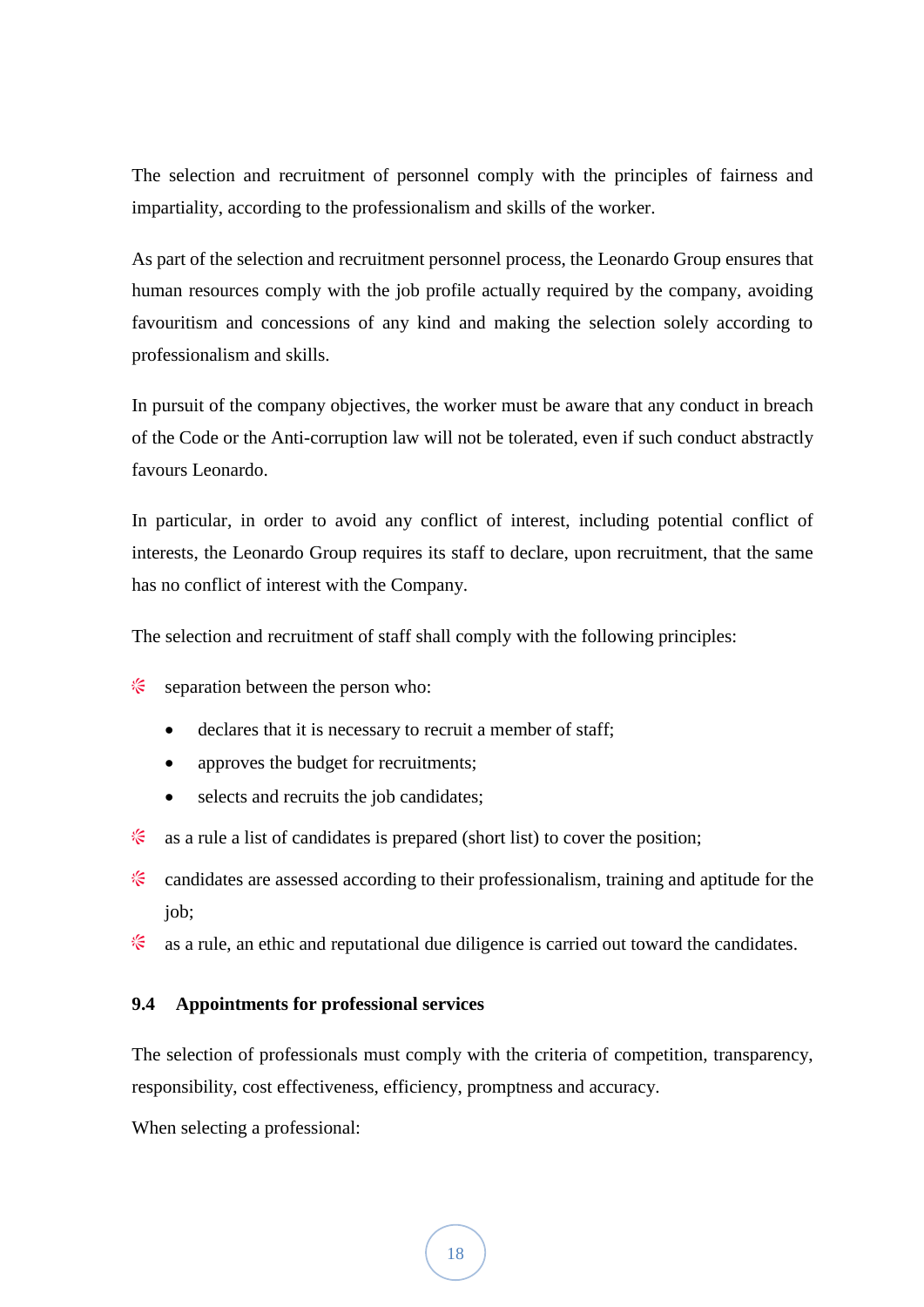- the reasons for which it is necessary to appoint the professional must be indicated, and the professional is, as a rule, selected from two candidates with potentially suitable characteristics to carry out the activities made subject of the appointment;
- 冷 the reasons for which it is necessary to use a specific professional (without starting the selection process) must be indicated, if this is necessary for the activities made subject of the appointment (known as *intuitu personae*);
- " a due diligence shall be carried out in order to ascertain that the professional has the necessary integrity, reputational standards and professionalism to carry out its duties, and that there are no conditions of incompatibility or any conflict of interests;
- " it should be ascertained that the country where the professional resides or has its registered offices is not on the list of Countries with a low-tax system, if the country in question is different to that in which the activities are to be carried out.

Reasons must be given for the services supplied by the professional, even through reports, in order to ascertain the compliance thereof with the terms and conditions of the appointment awarded.

The activities carried out to assign duties for professional services should be traceable at all times.

## <span id="page-18-0"></span>**9.5 Sales Promotion Appointments**

The selection process for Sales Promoters must comply with the criteria of competition, transparency, competence, fairness and cost-effectiveness.

When selecting the business Promoter a due diligence should be carried out, above all to verify:

- € that the Sales Promoter has the integrity and professionalism required to carry out the appointment, and that there are no situations of incompatibility and conflict of interests;
- that the Country where the Sales Promoter resides or has its registered offices is not included in the list of countries with a low-tax regime, if the country in question is different from that in which the promotional services are to be carried out.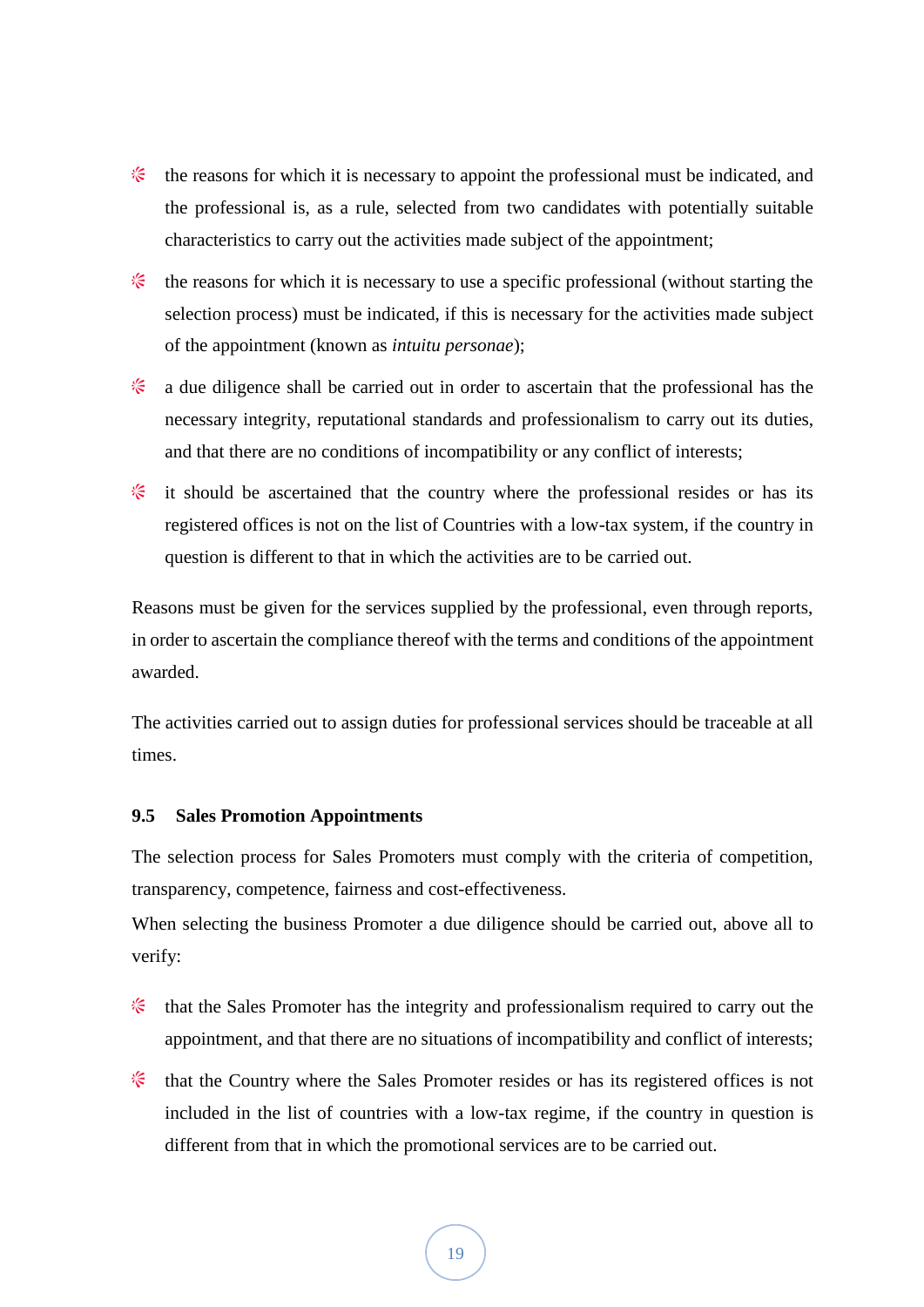The services supplied by the Sales Promoter should be monitored, even through reports, in order to ensure that they comply with the terms and conditions of the appointment.

The activities carried out to assign Sales Promotion Appointments must be traceable at all times.

## <span id="page-19-0"></span>**9.6 Bookkeeping and audits**

As regards bookkeeping (general accounts, financial statements and other corporate communications), Leonardo and the Group Companies have a system of internal controls and carry out a sufficient number of adequate accounting audits in order to offer a reasonable guarantee of the reliability of financial reporting and preparation of the financial statements in accordance with generally accepted accounting principles and, in any case, in compliance with applicable Italian laws, and the legal system where the Group Companies have their registered offices or a stable operative establishment.

The internal control system accordingly provides specific controls at different organizational levels, with appropriate implementation procedures.

# <span id="page-19-1"></span>**10. Staff Training and dissemination of the Anti-Corruption Code**

The Human Resources and Organization Department of Leonardo ensures that all the employees of the Group are aware of the Code and that all employees must comply with the provisions of the same and contribute to its implementation.

The Human Resources Department of Leonardo defines the planning of training courses in accordance with the limitations set forth by the Code and manages, with the operational support of the Human Resources department of each Group company, the training of staff as regards the contents of the Code, giving proof of this to the Coordination and Consultation Body for the Prevention of Corruption.

In this context, communication actions include:

泠 publication of the Code on the Leonardo website and intranet and that of each Group company;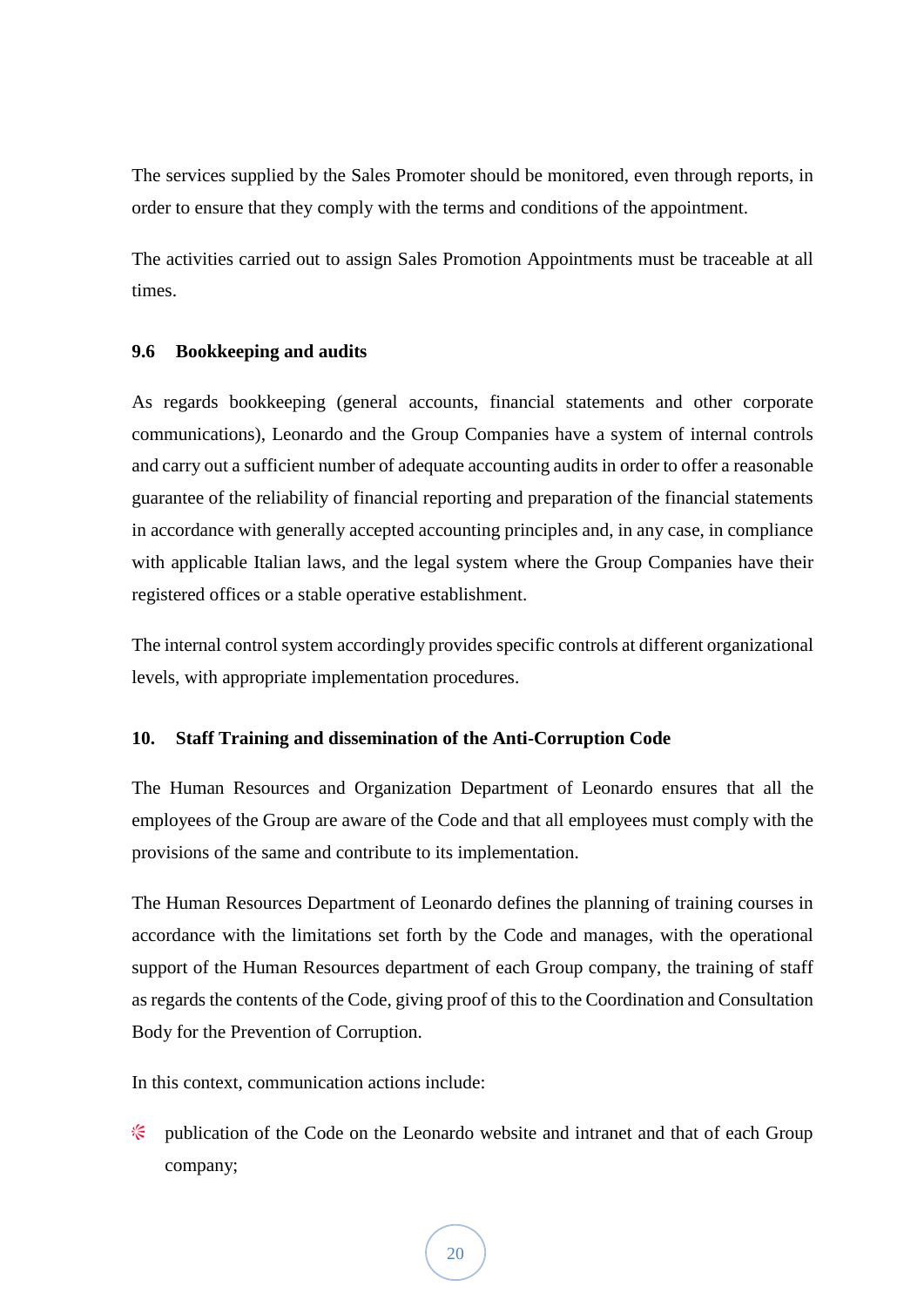Extensively ensuring that each member of staff receives a copy of the Code and that new members of staff receive a copy at the time of recruitment, signing a declaration that they have received a copy and undertake to become familiar and comply with the provisions of the same.

Training courses are organized as follows:

- € Management staff with functions of representation of the Company: introductory brochures*,* meetings with first level managers or classroom workshops with senior managers of the Group who are most exposed to the risk of Corruption;
- Other personnel: information is given to new employees at the time of recruitment; an e-learning training course through the corporate intranet (for the new employees, it shall be carried out within three months from their recruitment).

The awareness raising and the training of the employees are regularly planned and carried out (on a one-year or three-year basis, in light of the risks faced by the employees according to their roles and responsibilities). Participation in training sessions, including the e-learning course, is mandatory; the Human Resources and Organisation department establishes the modalities, the accountabilities and the expected time to provide these training session and ensures that all members of staff, specifically the new employees, attend the training courses.

During the training session, will be exemplified the operative risks and the possible concrete situations in which corruptive activities may take place, taking into account the specific duties and risks related to each staff category. The training sessions will also encourage employees to report suspected wrongdoing and will indicate the whistleblowing options available to employees as set forth in paragraph 11, "Reports," below.

Any refresher courses will be held in the case of significant changes to the Code or supervening regulations relevant to the activities of the Group Companies, if the Coordination and Consultation Body for the Prevention of Corruption does not consider that it is sufficient to communicate the changes in the manner described above.

Specific training session will be held for third parties who act in the name or on behalf of Leonardo, taking into account the results of the anti-corruption risk assessment.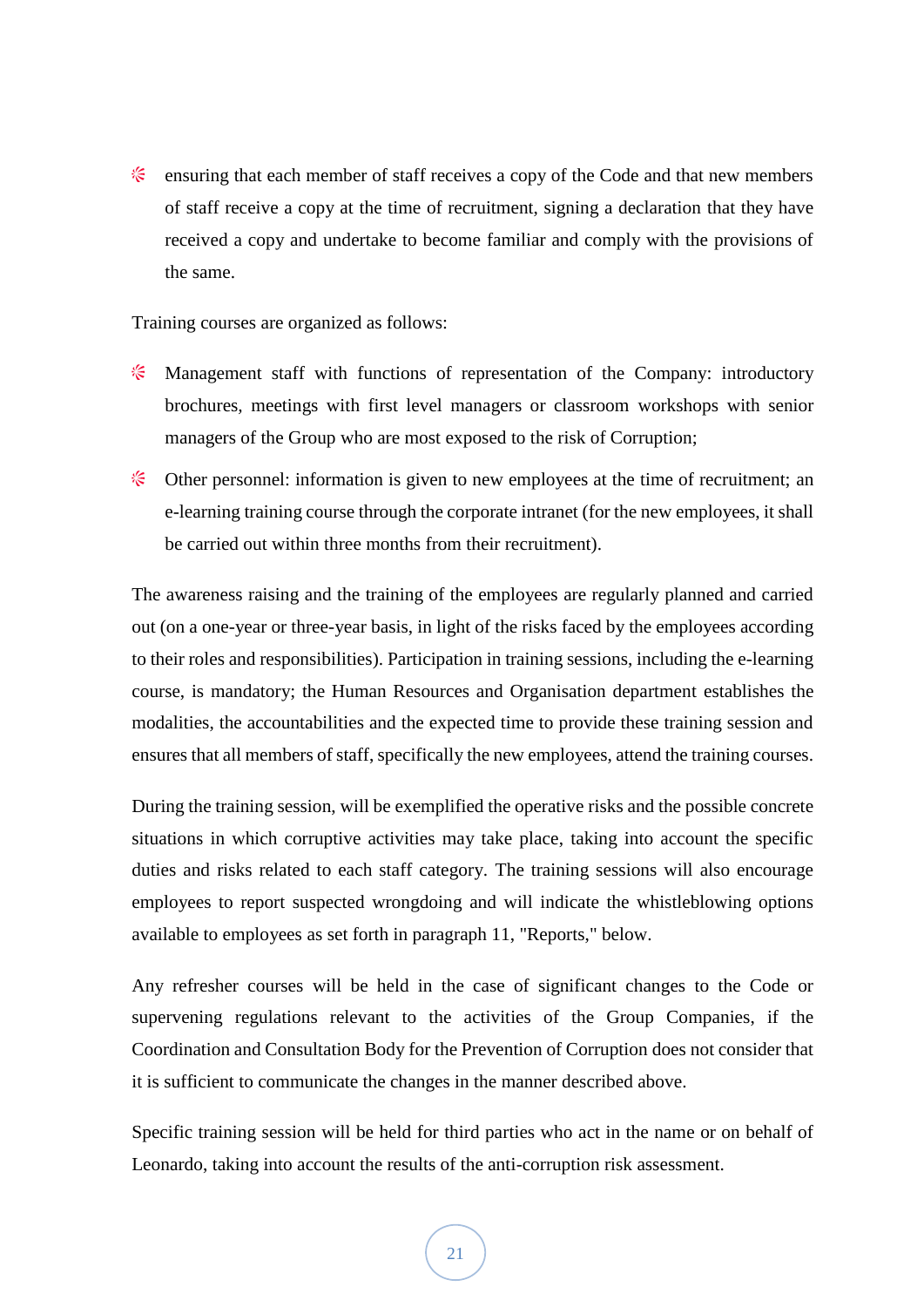This Code must be disclosed through the internal and external channels of communication (e.g. corporate intranet and corporate website) and made available to all the Recipients.

All Group Companies encourage commercial and financial partners, professionals, Sales Promoters and collaborators, customers and suppliers of the company to be aware of and comply with the Code. The above will be asked to sign a declaration confirming that they have received a copy of the Code, and undertaking to comply with the principles of the same and ensuring compliance thereof by their collaborators.

## <span id="page-21-0"></span>**11. Reports**

Leonardo encourages all employees third parties, suppliers, joint venture partners and other collaborators, and anyone who is aware of facts that are contrary to this Code, the Anticorruption Regulatory Instruments and any applicable Anti-Corruption law to report, even anonymously, possible breaches without fear of retaliation, discrimination or penalization. This protection will apply both to whistleblowers and to all employees, third parties, suppliers, joint venture partners and other collaborators.

Leonardo will support and protect any employee who refuses to act unethically in accordance with this Code and the Code of Ethics, even when such actions contributed to or resulted in a loss of business or other competitive disadvantage to Leonardo.

In order to protect the person who submits the report from any sort of retaliation, discrimination or penalization (regardless of whether he or she is a Recipient), the Leonardo Group also ensures full discretion and confidentiality in managing such reports, from the time of receipt and during the investigation and conclusive stages.

Leonardo and the Group Companies will conduct an annual anonymized survey of their employees to ensure that their employees at all levels are aware and feel assured of this commitment.

Reports involving Leonardo, may be submitted to:

- " organismodivigilanza@leonardocompany.com;
- € Surveillance Body, Piazza Monte Grappa 4, 00195 - Rome, Italy;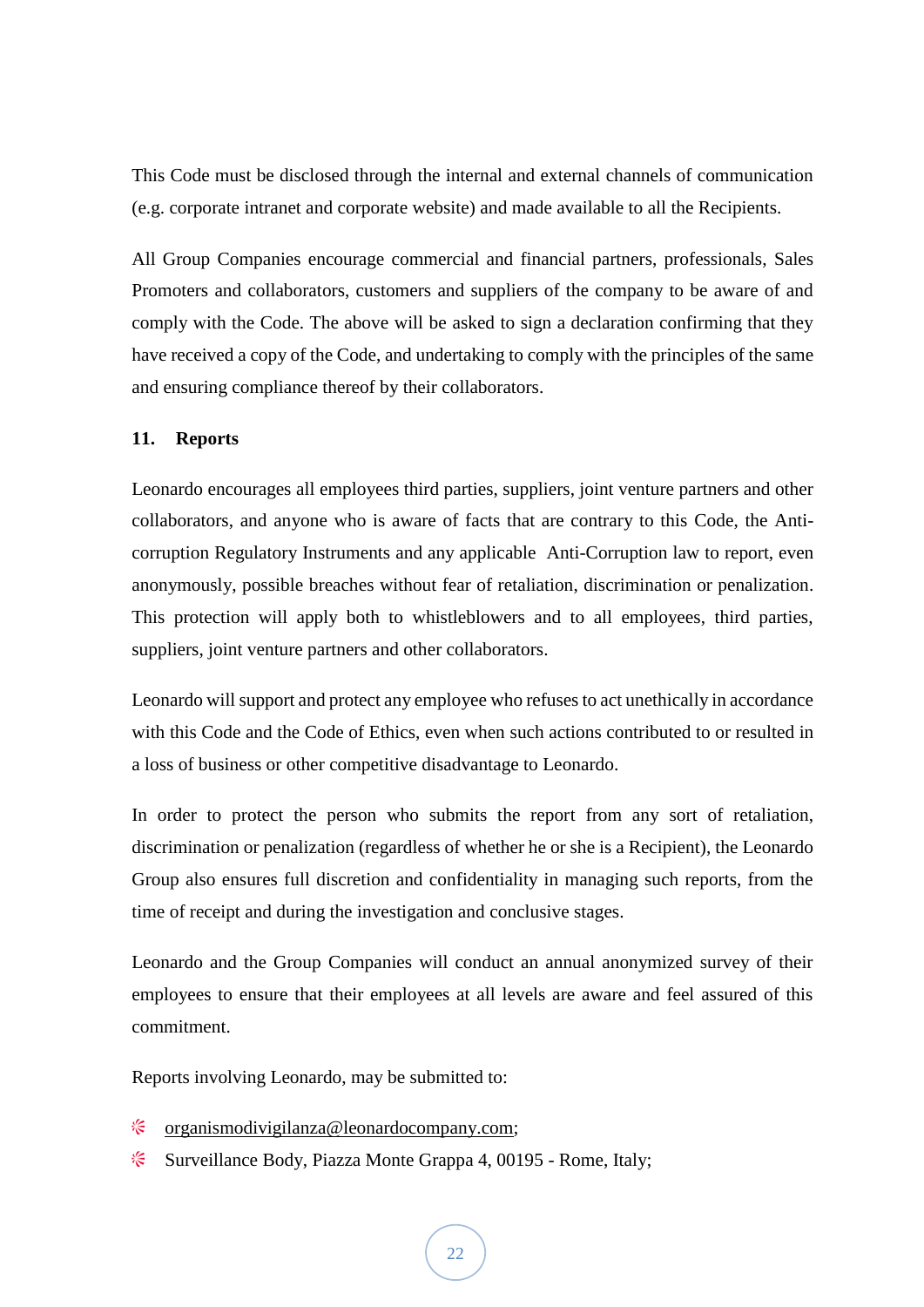- **Fax number:**  $+390645538059$ ;
- Website: www.leonardocompany.com.

Reports concerning Group Companies may be submitted through the specific channels decided by each Company.

The regulations of the "Whistleblowing Management Guidelines", approved on 18 March 2015 by the Leonardo Board of Directors and revised on 8 November 2018, are applicable in full.

## <span id="page-22-0"></span>**12. Penalties and contractual clauses**

Breach of the rules of conduct set forth by the Code entail, on the part of the Group Companies, internal measures, through the application of disciplinary sanctions, and external measures, through their full cooperation with the relevant public authorities. Any breach will be prosecuted promptly, with appropriate and proportionate disciplinary measures, taking into account the criminal relevance of the conduct and filing a criminal proceeding if necessary.

## Directors and Auditors

In the case of breach of the provisions of the rules of conduct set forth by the Code or the Anti-corruption law by one or more Directors and/or Auditors of Group Companies, the Coordination and Consultation Board for the Prevention of Corruption will inform the Board of Directors and the Board of Statutory Auditors concerned, who, according to their respective responsibilities, will adopt the following measures, taking into account the seriousness of the offence, in accordance with the law and/or the By-Laws:

- € record the statements in the minutes of the meetings;
- $\frac{1}{6}$  issue a formal warning;
- $\text{\textcircled{F}}$  revoke the appointment/power of attorney;
- € request that a Shareholders' Meeting be called indicating on the agenda the adoption of appropriate measures against the persons responsible for the breach, including filing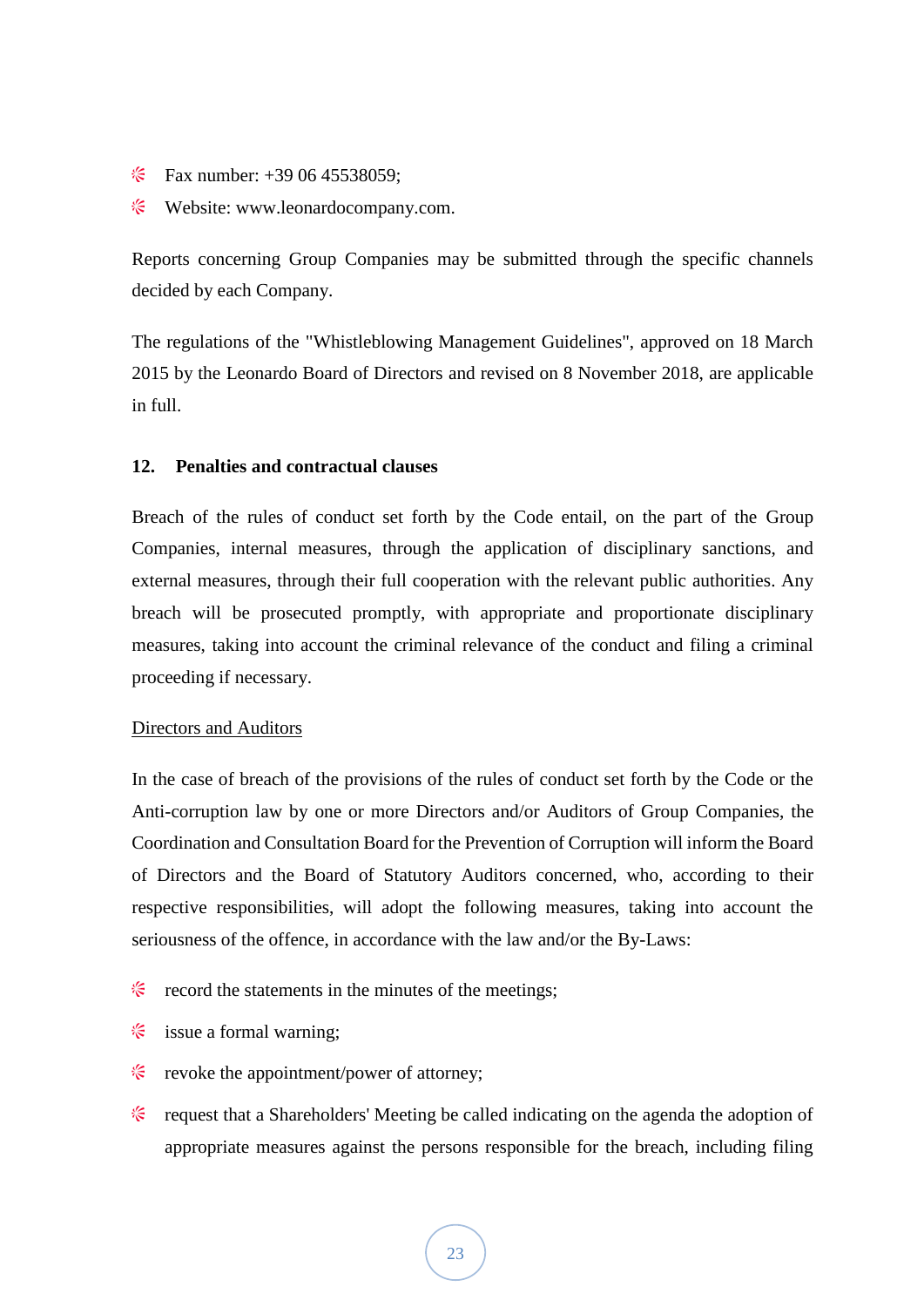legal action to ascertain the responsibility of the director with respect to Leonardo or Group Companies and the payment of any damages incurred.

#### Senior Managers and Pilots

In case of breach of the rules of conduct set forth by the Code or the Anti-corruption law, the most appropriate measures will be adopted against the same, in compliance with the relevant laws and national collective labour agreements.

#### In particular:

- € if the breach is serious enough to undermine the relationship of trust, and makes it impossible to continue the employment relationship even temporarily, the manager/pilot will be dismissed without notice:
- " if breach is not extremely serious but in any cases damages the relationship of trust, the senior manager/pilot will be dismissed without notice, with justification.

#### Blue and White Collar Workers and Middle Managers

The conduct of employees in breach of the rules of conduct set forth by the Code or the Anticorruption law, are in any case considered to be "disciplinary offences".

The penalties applied are those set forth by the company's disciplinary Regulations, in compliance with the procedure set forth by clause 7 of the Workers' Statute and applicable collective laws.

As regards the above Code, reference is also made to the disciplinary regulations set forth by the collective agreement.

The abstract categories of breach describe any conduct subject to penalties, and indicate the relevant disciplinary measures according to the seriousness of the same.

In particular, in accordance with the provisions set forth by the Collective Bargaining Agreement for Workers in the private metalworking and plant installation industry:

any employee who does not comply with the rules of the Code and the Anti-corruption law or whose conduct, in carrying out activities in the relevant risk and risk-conducive